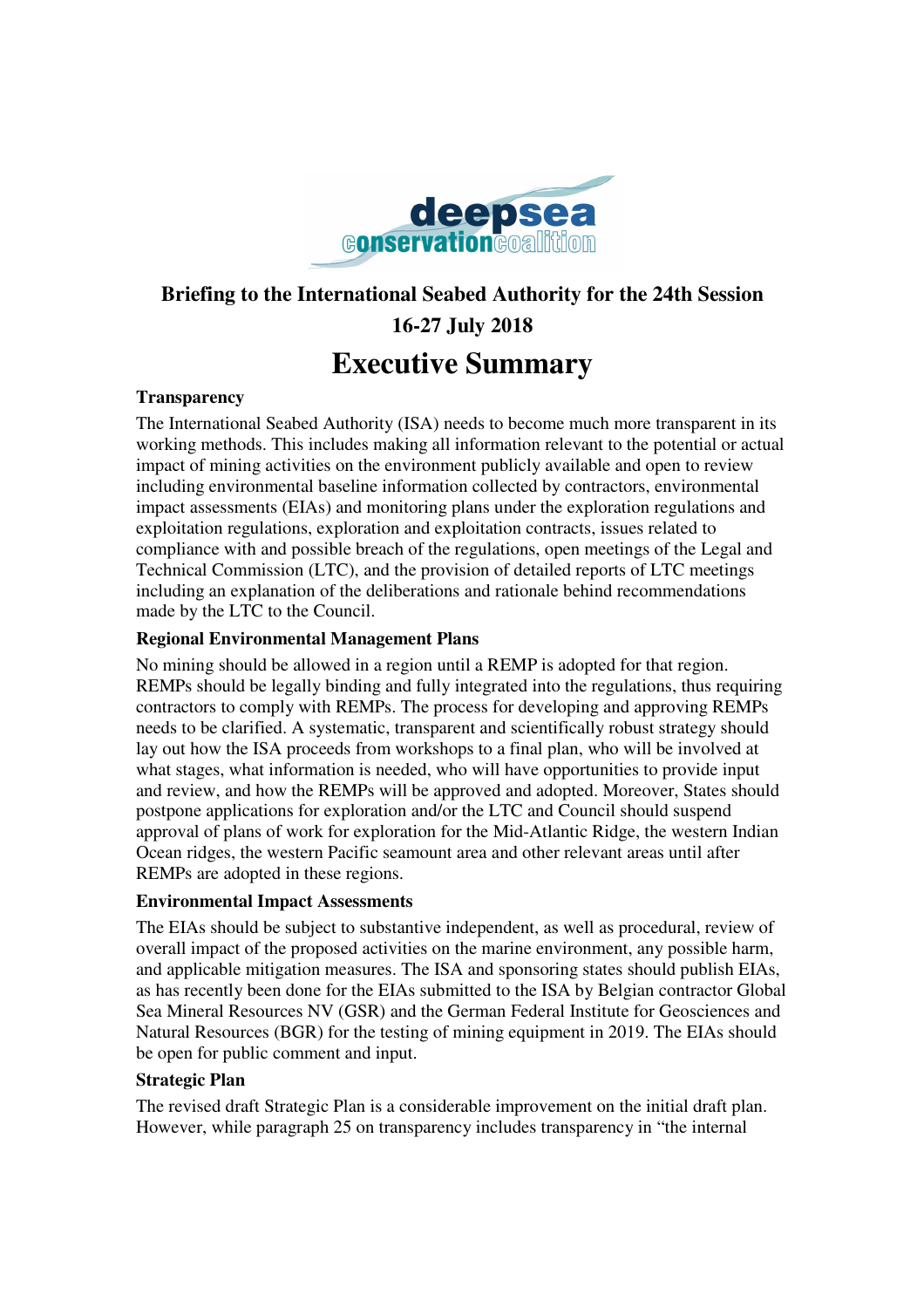#### *DSCC Briefing to ISA 24 Executive Summary*

administration of the Authority, as well as its internal procedures, the procedures of its various organs and subsidiary bodies and its procedures towards States", this is not implemented in the Strategic Plan. Strategic Direction 3.3 is only to "[e]nsure public access to environmental information." It should instead read "3.3. Ensure public access to environmental information, participation by stakeholders in decision-making and in review and judicial matters." Strategic Direction 3.4 should read, taking into account Article 145 of the Convention, "Prevent, reduce and control pollution and other hazards to the marine environment, interference with the ecological balance of the marine environment, and prevent damage to the flora and fauna of the marine environment, including through developing appropriate regulations, procedures, monitoring programmes and methodologies."

## **Need for Public Debate about Seabed Mining**

The joint submission to the ISA Strategic Plan signed by 45 NGOs noted that the Sustainable Development Goals (SDGs), and in particular SDG 12 "Ensure sustainable consumption and production patterns", and SDG 14 "Conserve and sustainably use the oceans, seas and marine resources", set the global frame for rethinking our economy. Unless we stop and recalibrate, we risk significant biodiversity loss and the degradation of deep ocean ecosystems which play a vital role in the health of our planet, for an obsolete dream of boundless growth. Article 145 of the Law of the Sea Convention clearly requires measures to ensure effective protection for the marine environment from harmful effects.

The ISA is developing exploitation regulations, but it should also actively facilitate a broader discussion about whether seabed mining should be carried out, the implications of seabed mining for biodiversity and how to ensure the effective protection of the Area as the common heritage of mankind.

# **Environment Committee**

The Deep Sea Conservation Coalition (DSCC) recommends the establishment of a standing Environment Committee as a subsidiary body to Council, to assist it in its functions and to address the scientific and environmental functions entrusted the Council before full consideration of matters by the Council as mandated by the Convention. The Environment Committee could be entrusted with implementing functions such as the development of REMPs, development of the EIA and statement, environmental management and monitoring plans (EMMPs) and overseeing compliance and enforcement and possibly the inspectorate, or aspects of it. The Environment Committee should be mandated to obtain the best independent scientific information available through broad outreach and engagement with the international scientific community.

# **Liability**

A liability regime needs to be established before the exploitation regulations are adopted. This must include:

- rules around responsibility and liability for the Authority, sponsoring States and contractors;
- the standard of care for the Authority, for Sponsoring States and for Contractors absolute liability, strict liability, of fault based and the standard of liability for breach by sponsoring States of direct obligations;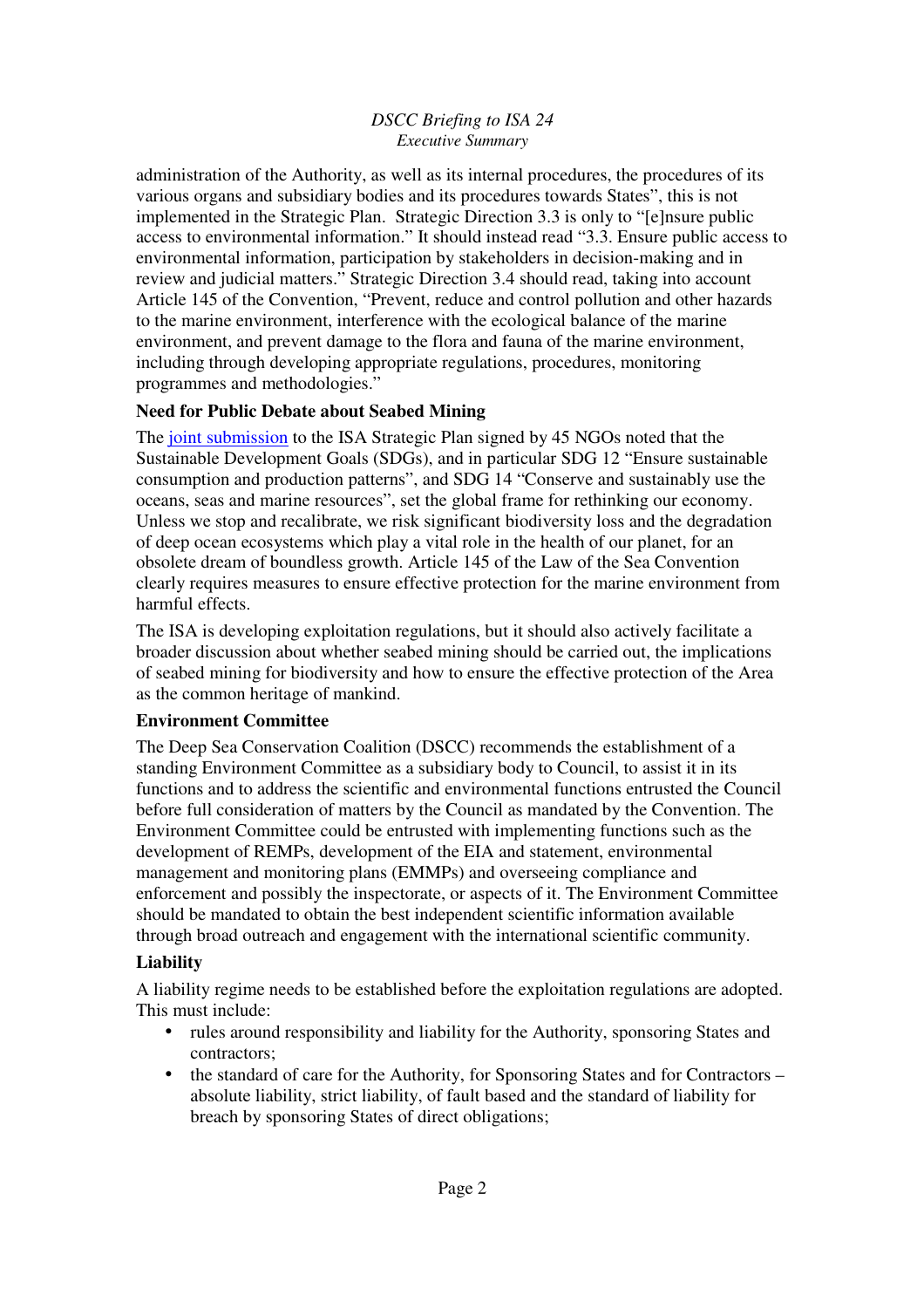### *DSCC Briefing to ISA 24 Executive Summary*

- the meaning of 'wrongful' acts by contractors: whether that term encompasses breaches of regulations, breach of contract, negligence, or liability for all damage, whether caused by negligence or however caused;
- the form reparation may take: restitution, compensation, satisfaction or a combination of the three;
- the role, form and substance of bonds and insurance; and
- the definition of effective control.

The liability and sustainability funds must be established.

## **Standards and Guidelines**

Important issues include a list of standards and guidelines that will be developed; how a decision will be made on which items will be standards and which will be guidelines, and on what basis; confirmation of the binding nature of the standards and guidelines, and consequent compliance and enforcement issues; who will be involved in developing, reviewing, and approving the standards and guidelines and what will the process be for reviewing and updating the standards and guidelines; and confirmation that no exploitation can start unless and until necessary standards and guidelines are in place.

## **Exploitation Regulations**

The regulations and their framework must be robust and include:

- clear conservation and management objectives;
- transparent and enforceable procedures including access to information, public participation, and review procedures;
- requirements based on the precautionary and ecosystem approaches and the polluter pays principle;
- publicly available, comprehensive, prior EIAs, based on extensive, high quality environmental baseline information, public and independently scientifically verified environmental management and monitoring programs and independent, effective and accessible review procedures;
- the requirement that protected areas must be established to achieve objectives established for the areas;
- the requirement that the development and adoption of any deep-sea mining exploration and exploitation regulations be transparent and participatory;
- the requirement that any mining activities permitted must respect the common heritage of humankind.

The DSCC makes specific recommendations on the draft regulations released in May.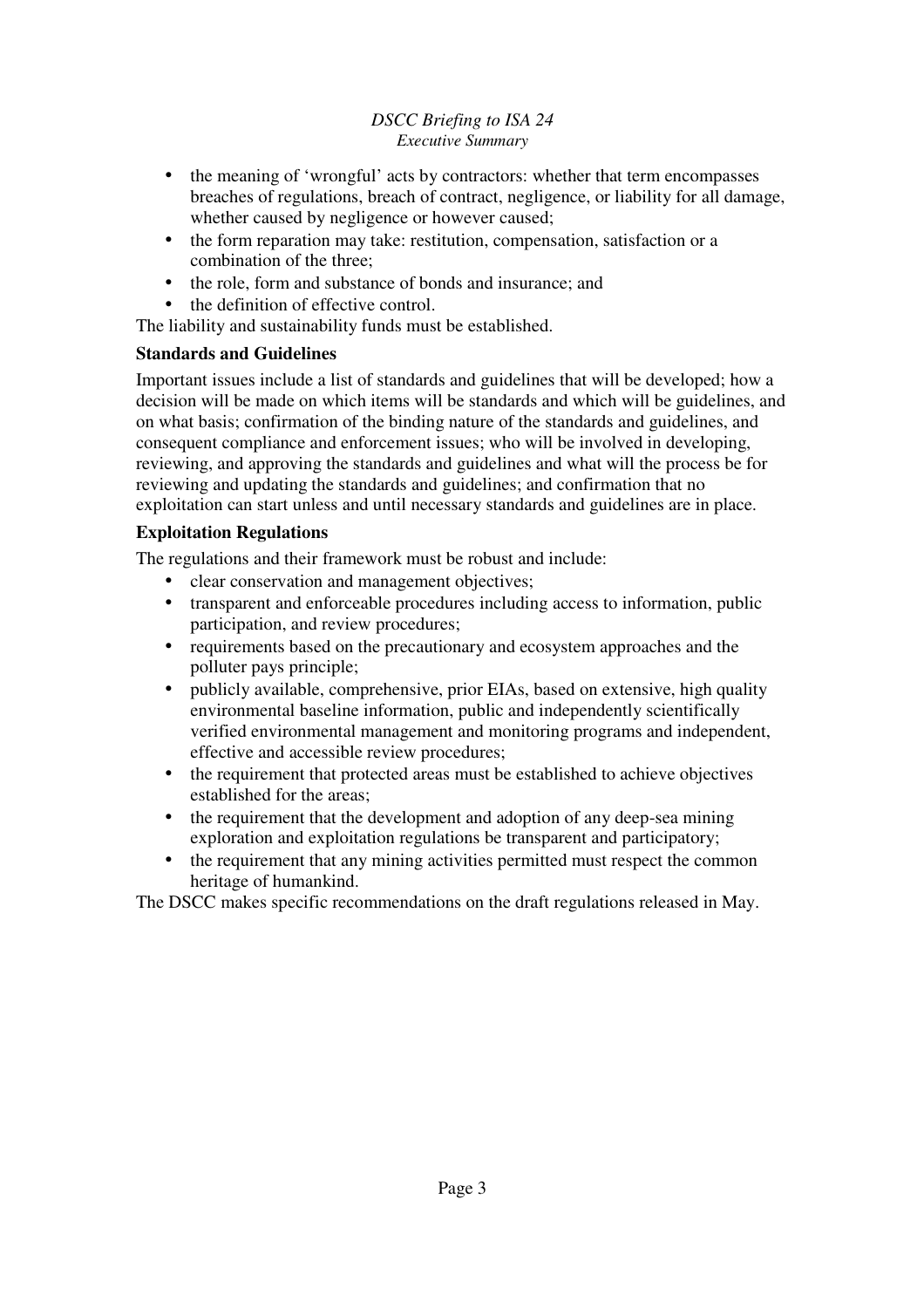

# Briefing to the International Seabed Authority for the 24th Session 16-27 July 2018

# **Contents**

| Annex A: Analysis of Exploitation Regulations draft of 29 May 2018  i |  |
|-----------------------------------------------------------------------|--|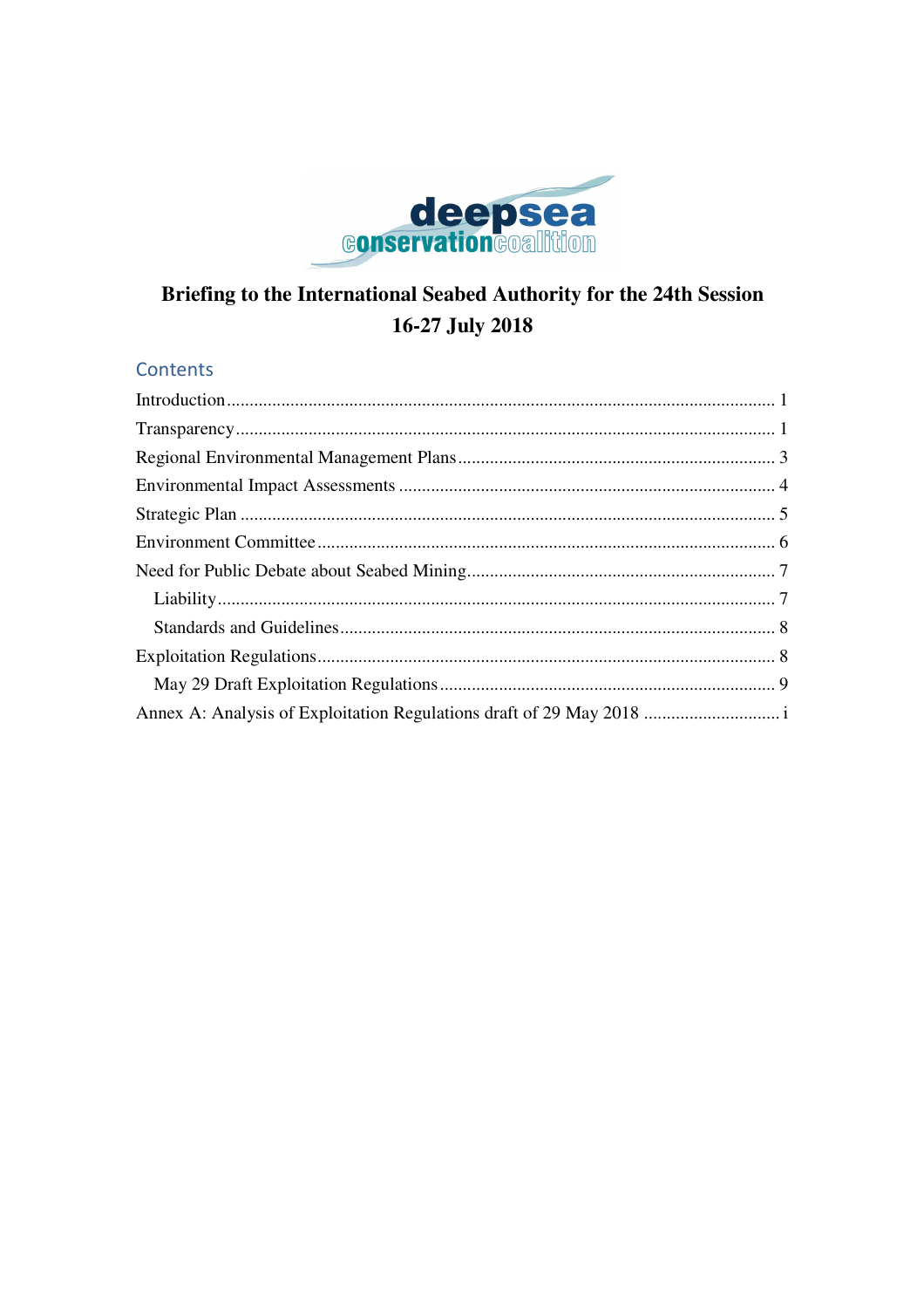

# **Briefing to the International Seabed Authority for the 24th Session 16-27 July 2018**

# **Introduction**

This briefing is submitted by the DSCC, a coalition of over 80 non-governmental organizations concerned about the deep sea. The DSCC has been an observer organization to the Authority since 2014.

The deep ocean is a vital force within the Earth's system and must be protected from harm.<sup>1</sup> In keeping with the United Nations 2030 Agenda, the priority global approach to the consumption of mineral resources should be one of sustainability, reuse, improved product design and recycling of materials. If deep-sea mining is permitted to occur, it should not take place until appropriate and effective regulations for exploration and exploitation are in place to ensure the effective protection of the marine environment, and that the full range of marine habitats, biodiversity and ecosystem functions is protected, including, but not limited to, through a network of marine protected areas and reserves.

# **Transparency**

The ISA needs to become much more transparent in its working methods. This includes making all information relevant to the potential or actual impact of mining activities on the environment publicly available and open to review including environmental baseline information collected by contractors, EIAs and monitoring plans under the exploration regulations and exploitation regulations, exploration and exploitation contracts, issues related to compliance with, and possible breach of, the regulations, open meetings of the LTC, and the provision of detailed reports of LTC meetings, including an explanation of the deliberations and rationale behind recommendations made by the LTC to the Council.

It is particularly important that the LTC should operate with greater transparency. It should hold its meetings in open session, with the sole exception being where it is necessary to hold closed meetings to discuss matters of commercial confidence. In the latter situation, observers should still be able to attend, subject to observers giving appropriate confidentiality assurances. This would be consistent with the practice in multilateral environmental agreements (MEAs) and regional fishery management organizations (RFMOs) worldwide.

The Assembly in 2017 in  $\frac{ISBA/23/A/13^1}{2}$  specifically encouraged "the LTC to hold more open meetings in order to allow for greater transparency in its work." It was therefore

l <sup>1</sup> ISBA/23/A/13. Decision of the Assembly relating to the final report on the first periodic review of the international regime of the Area pursuant to article 154 of the United Nations Convention on the Law of the Sea. 18 August 2017. At https://www.isa.org.jm/document/isba23a13.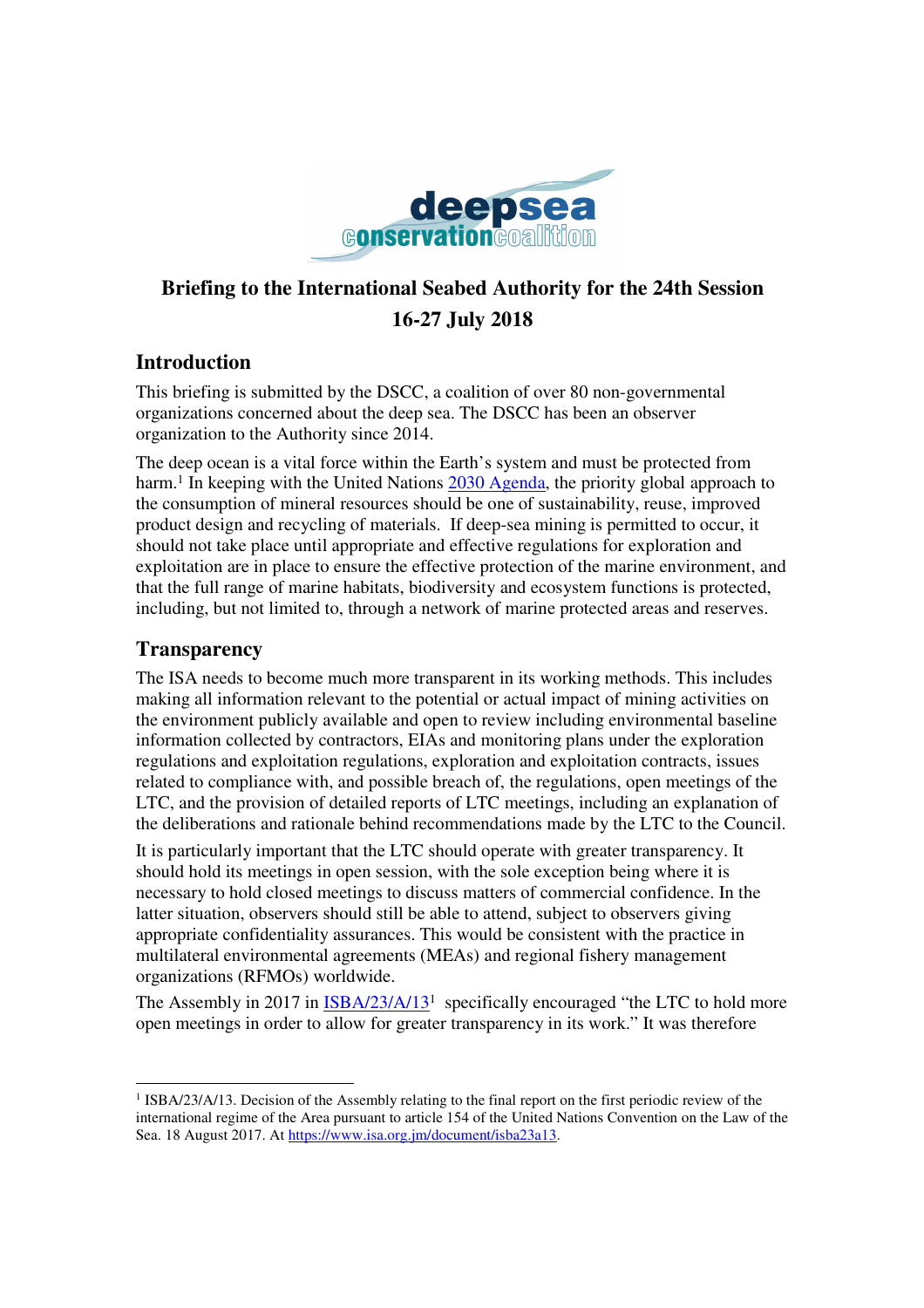surprising to note the LTC Chair report in **ISBA/24/C/9<sup>2</sup>** that while the Commission "reaffirmed the importance of transparency with regard to issues that were of general interest to members of the Authority and that did not involve discussions of confidential information", "[c]onsidering the Commission's agenda and expected workload for part II of the session, together with the schedule of meetings for the Commission and the Council, as well as the joint meeting with the Finance Committee, the Commission concluded that it would not be feasible to host an open meeting in July." The Commission requested the secretariat to "prepare a discussion paper on how open meetings could be best structured in the future to facilitate meaningful input and exchanges in respect of particular subjects, including regulatory development."

The Assembly recommendation followed the **Article 154 Review**,<sup>3</sup> and, according to Article 154 of the Convention, "In the light of this review the Assembly may take, or recommend that other organs take, measures in accordance with the provisions and procedures of this Part and the Annexes relating thereto which will lead to the improvement of the operation of the regime." The Assembly recommendation under Article 154 was such a recommendation, and should be implemented.

The DSCC would also note that transparency is not limited to matters "of general interest to members of the Authority": nowhere is such a restriction mandated or warranted. Moreover, the LTC's undoubtedly heavy workload is not a reason to hold closed meetings. MEAs and RFMOs worldwide have heavy workloads but this is never used as a reason to close meetings. In fact the reverse is true: transparency can result in more effective meetings since observers can bring useful information to the attention of the meeting.

The DSCC looks forward to the open meetings requested by the Assembly and signaled by the LTC. This matter is increasingly important as discussions about exploitation move forward. We would also observe that meetings should be participatory, with observers being able to present documents and make brief interventions.

Effective engagement includes the need to build in robust transparent procedural mechanisms. The Aarhus Convention<sup>2</sup> not only provides international best practice in transparency<sup>3</sup> but is incorporated in the Clarion Clipperton Zone Environmental Management Plan  $(CCZ EMP)$ ,<sup>4</sup> and as such its provisions provide strong guidance for procedures to implement transparency. The Aarhus Convention has three 'pillars':<sup>5</sup> access to information, public participation and access to justice.<sup>6</sup>

In the context of the ISA, this would imply access by accredited observers to meetings of all governing bodies, including the Assembly, the Council and the LTC, and any subsidiary bodies, which should be open unless specifically closed for defined purposes unless there is a reasonable basis to exclude such participation (such as when matters of commercial confidence are being discussed) according to transparent and clearly stated standards that are made available in advance.

<sup>&</sup>lt;sup>2</sup> ISBA/24/C/9. Report of the Chair of the Legal and Technical Commission on the work of the Commission at the first part of its twenty-fourth session. 26 April 2018. At

<sup>&</sup>lt;sup>3</sup> SBA/23/A/3. Letter dated 3 February 2017 from the Chair of the Committee established by the Assembly to carry out a periodic review of the international regime of the Area pursuant to Article 154 of the United Nations Convention on the Law of the Sea to the Secretary-General of the International Seabed Authority. 8 February 2017. At https://www.isa.org.jm/sites/default/files/files/documents/isba-23a-3\_1.pdf.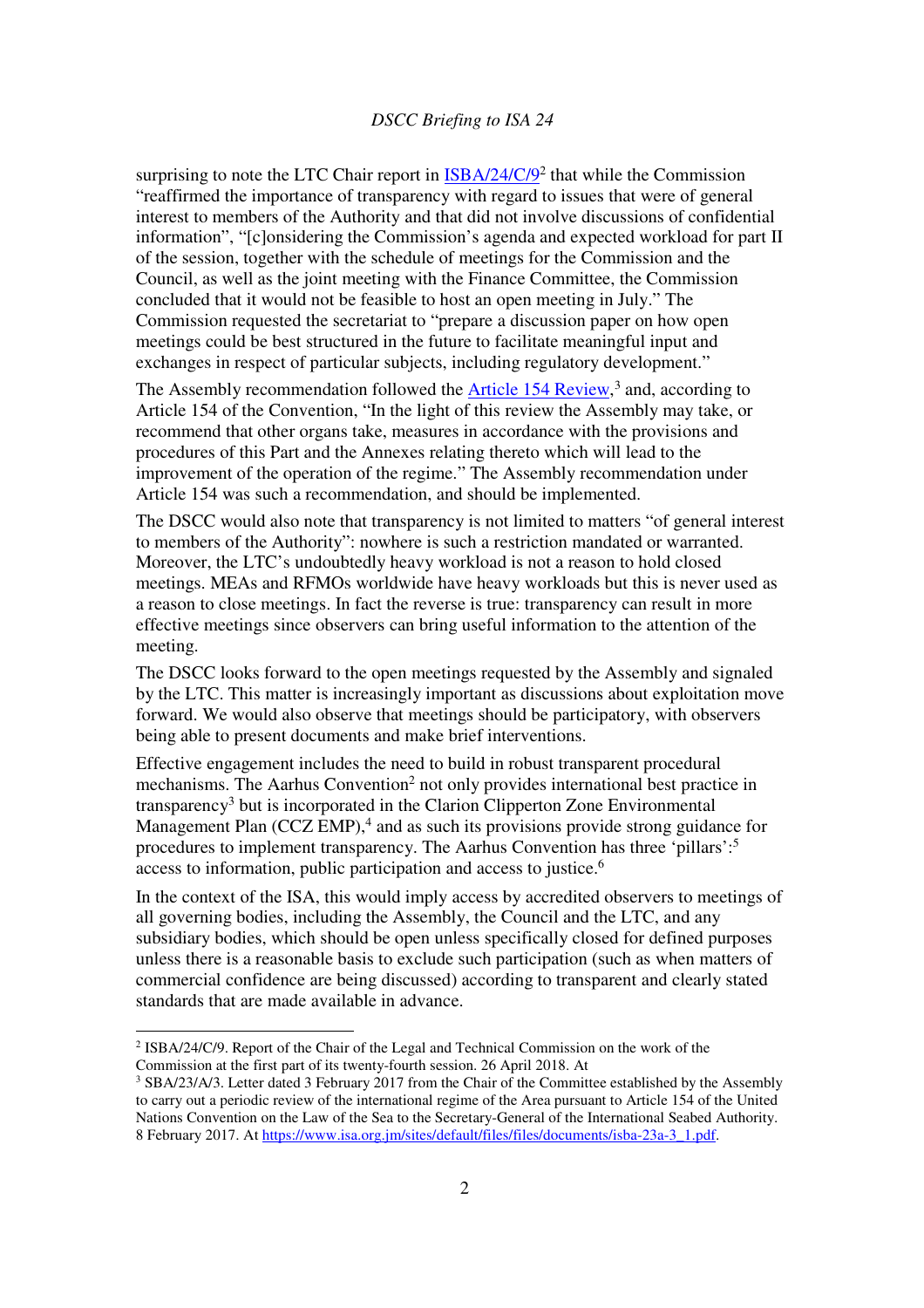It would also mean other bodies such as working groups (including the Liability Working Group) be open to States and observers, as is the practice in most MEAs and RFMOs. The DSCC welcomed the invitation to the recent COMRA workshop on a REMP for the Triangle area and welcomes the will of the Council expressed by the President in ISBA/24/C8 where "Council emphasized the need to hold workshops in a transparent and open manner."<sup>4</sup>

The DSCC also suggests that the LTC reports should provide more detail on agenda items covered, key topics of discussion, including areas of agreement and disagreement (the UN style that "most/a majority/some supported X for this reason, others supported Y for that reason..." would be appropriate); decisions and the reasons for those decision. Apart from being an aspect of good governance, this would provide the Council with the information to carry out the oversight role mandated to them under UNCLOS, and would provide confidence in for the work of the Authority.

In conclusion, the ISA should move towards transparency by holding LTC meetings in public, extending open invitations to workshops, mainstreaming transparency in the exploitation regulations and ensuring the release of non-confidential data and reports.

#### **Regional Environmental Management Plans**

DSCC representatives attended the workshop on the Development of a REMP for the Cobalt-Rich Ferromanganese Crusts in the northwest Pacific Ocean in Qingdao, China, from 26-29 May 2018, and the Workshop on Development of a Framework for REMPs for Polymetallic Sulphide Deposits in Szczecin, Poland from 27-29 June 2018.

Scientific information is increasingly showing that ensuring effective protection will require assessment and action at a regional scale, which requires REMPs. REMPs are essential to assess regional environmental issues, frame EIAs and put into place regional protection mechanisms.

Each REMP should include a network of large no-mining areas to protect ocean biodiversity (in the region of 30-50% of the management area) as well as rules-based and region-specific environmental standards. The network of protected areas should include all of the habitat types in the region, and each protected area should be large enough to support viable populations. Protected areas should not be time limited and should be protected for as long as any mining impacts persist in the region

REMPs should be legally binding and fully incorporated into the exploitation regulations to ensure, *inter alia,* that contractors comply with REMPs.

Rather than an *ad hoc* series of meetings, a strategy for REMP development needs to be in place to lay out how the ISA will get from workshops to a final plan, who will be involved at what stages, what information is needed, who will have opportunities to provide input, and review, and who would approve the REMP. REMPs should be developed with the involvement of all stakeholder groups: independent scientists, nongovernment organizations (NGOs) and non-sponsoring states, as well as contractors and sponsoring states. As a number of States have noted, it is important that REMPs are

l

<sup>4</sup> ISBA/24/C/8 Statement by the President of the Council on the work of the Council during the first part of the twenty-fourth session. 13 March 2018. At

https://www.isa.org.jm/sites/default/files/files/documents/isba24c-8-en.pdf.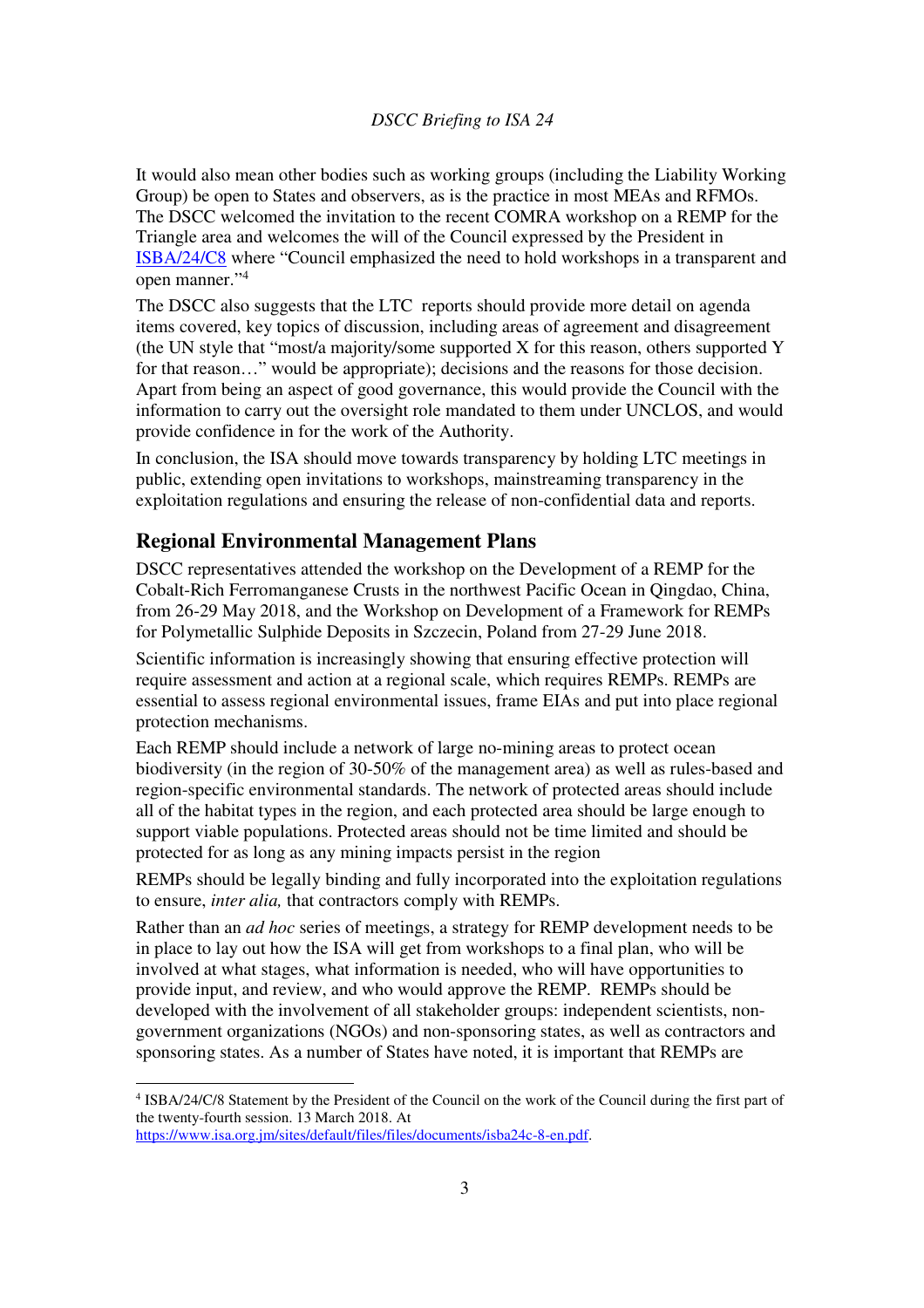integrated with the regulations, and it is also important that no applications are accepted until an REMP is in place.

Moreover, States should refrain from further applications for plans of work for exploration and/or the LTC and Council of the ISA should refrain from approving further applications until after REMPs are adopted for the region in question, including the Mid-Atlantic Ridge, the western Indian Ocean ridge systems and the western Pacific seamount area.

#### **Environmental Impact Assessments**

 $\overline{a}$ 

EIAs will be a crucial aspect of the exploitation regulations, but they are also important as part of the exploration regulations, particularly when contractors carry out tests of mining equipment. Yet at present, processes for review and approval are lacking. Belgian contractor GSR is planning a test of pre-prototype nodule collector vehicle equipped with a launch and recovery system in its area, as well as in the contract area of Germany's BGR, both in the CCZ, in April 2019. Both have sent EIAs to the ISA. Having stressed that the EIAs must be public and transparent, the DSCC is pleased to see that both have been posted to the ISA website and that Belgium has initiated a process for taking onboard public comments. This is an important test of the developing regime.

The Secretariat Note to the LTC **SBA/24/LTC/7<sup>5</sup>** outlines the process of review of the EIAs, which is subject to **Recommendations ISBA/19/LTC/8.**<sup>6</sup> The Secretariat Note states that the EIAs will be reviewed by the Commission for completeness, accuracy and statistical reliability and be peer reviewed by at least two internationally recognized experts prior to the meeting of the LTC in July. This external peer review should also be made public.

These measures are necessary but not sufficient. Equipment and component testing may be useful in developing a clearer picture of mining's likely environmental impacts in the Area as is recognized in the Recommendations, but close monitoring is needed to ensure that testing does not itself result in significant adverse environmental impacts. In the face of increasing activities in the Area, stakeholder support will be critical to ensuring the Authority's ability to fulfill its mandate for the protection of the marine environment.

The EIAs, including the plan for monitoring the test area and impacts prior to, during and after the testing, should be subject to substantive independent, as well as procedural, review of overall impact of the proposed activities on the marine environment, any possible harm, and applicable mitigation measures.

Further, if it is determined by the ISA that a proposed activity is likely to cause an adverse environmental impact, it is unclear what will be the consequences of that determination. Since at present LTC involvement seems limited to a reviewing role, the task of approving or disapproving the EIA and any mitigation measures should logically sit with Council.

<sup>&</sup>lt;sup>5</sup> ISBA/24/LTC/7. Review of environmental impact assessments for the testing of collector components in the exploration area. 18 May 2018. At https://www.isa.org.jm/document/isba24ltc7.

<sup>6</sup> ISBA/19/LTC/8. Recommendations for the guidance of contractors for the assessment of the possible environmental impacts arising from exploration for marine minerals in the Area. 1 March 2013. At https://undocs.org/ISBA/19/LTC/8.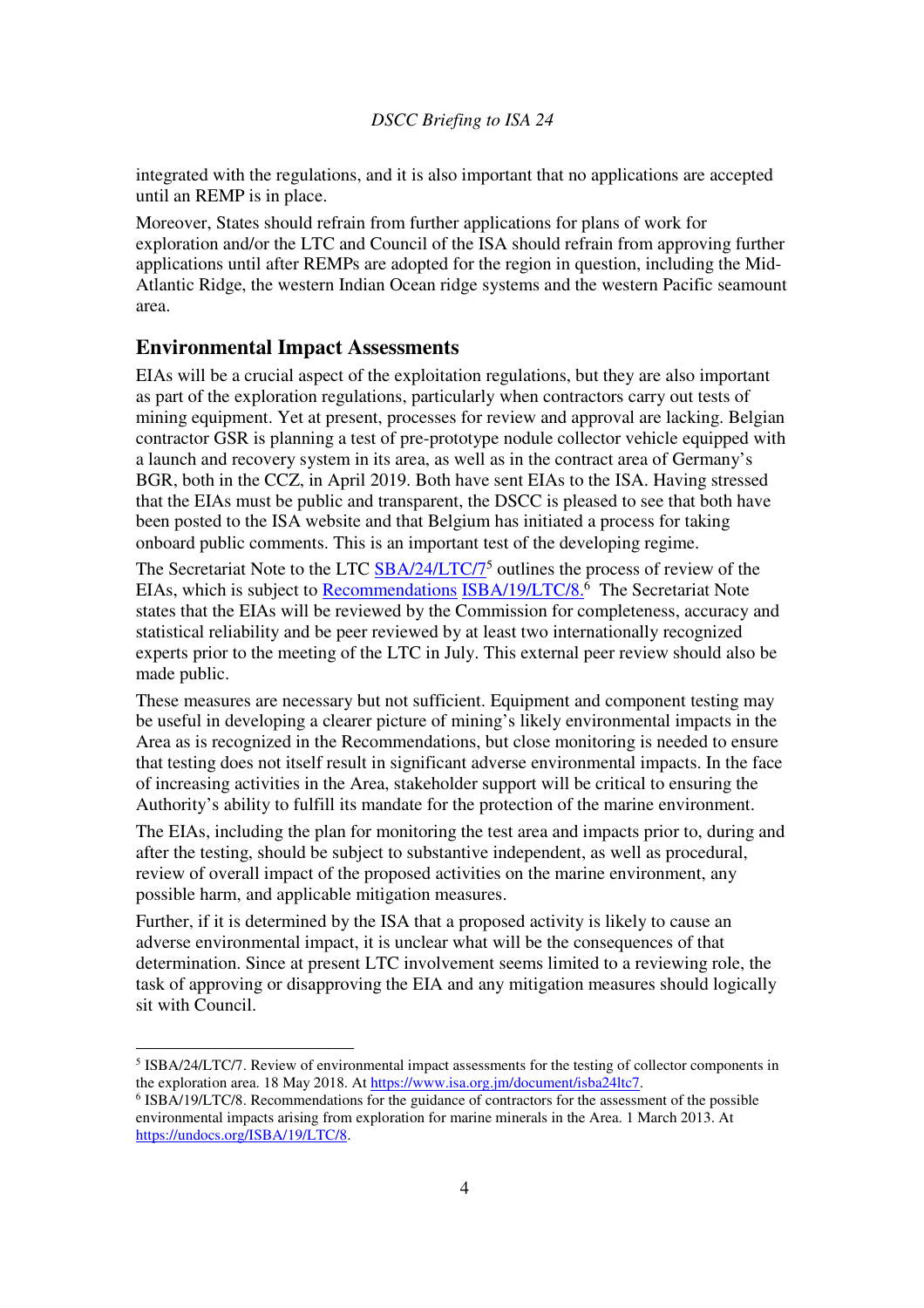The EIAs should be posted to the ISA website and should be open for comment to the ISA by members of the public, consistent with the nature of the Area as common heritage of mankind. We are encouraged to see that Belgium has established a public comment process<sup>7</sup> and the ISA should do so as well. That would ensure efficiency, consistency and the development of expertise.

Regulation 38 of the Regulations on Prospecting and Exploration for Polymetallic Nodules in the Area provides for the LTC to issue recommendations of a technical or administrative nature for the guidance of contractors to assist them in the implementation of the rules, regulations and procedures of the Authority. The DSCC suggests that if such recommendations are necessary, or if an amendment to the current Recommendations is necessary to accomplish a thorough public review, and clarity of the applicable procedures, then this should be done as a matter of urgency.

#### **Strategic Plan**

 $\overline{a}$ 

The revised draft Strategic Plan **ISBA/24/A/4<sup>8</sup>** is a considerable improvement on the initial draft plan. However, while the paragraph 25 on transparency includes transparency in "the internal administration of the Authority, as well as its internal procedures, the procedures of its various organs and subsidiary bodies and its procedures towards States", this is not implemented in the Strategic Plan. Strategic Direction 3.3. is only to "Ensure public access to environmental information." The DSCC suggests that it should instead read "3.3. Ensure public access to environmental information, participation by stakeholders in decision-making and in review and judicial matters."

Strategic Direction 3.4 currently reads "Develop scientifically and statistically robust monitoring programmes and methodologies to assess the potential for activities in the Area to interfere with the ecological balance of the marine environment." While Article 145 discusses ecological balance, it requires the Authority to adopt appropriate rules, regulations and procedures for "the prevention, reduction and control of … interference with the ecological balance of the marine environment" as well as to "ensure effective" protection for the marine environment from harmful effects which may arise from such [mining] activities"; "protection from harmful effects of such activities"; "the prevention, reduction and control of pollution and other hazards to the marine environment"; and "the prevention of damage to the flora and fauna of the marine environment".

Therefore Strategic Direction 3.4 should read: "Prevent, reduce and control pollution and other hazards to the marine environment and interference with the ecological balance of the marine environment, and prevent damage to the flora and fauna of the marine environment, including through developing appropriate regulations, procedures, monitoring programmes and methodologies."

<sup>7</sup> https://economie.fgov.be/nl/themas/ondernemingen/specifieke-sectoren/diepzeemijnbouw/workshops-enopenbare/milieueffectenverklaring-van and https://economie.fgov.be/en/themes/enterprises/deep-seamining/workshops-and-public/environmental-impact-statement.

<sup>&</sup>lt;sup>8</sup> ISBA/24/A/4 Consideration, with a view to adoption, of the draft Strategic Plan of the International Seabed Authority for the period 2019–2023. 21 May 2018. At https://www.isa.org.jm/document/isba24a4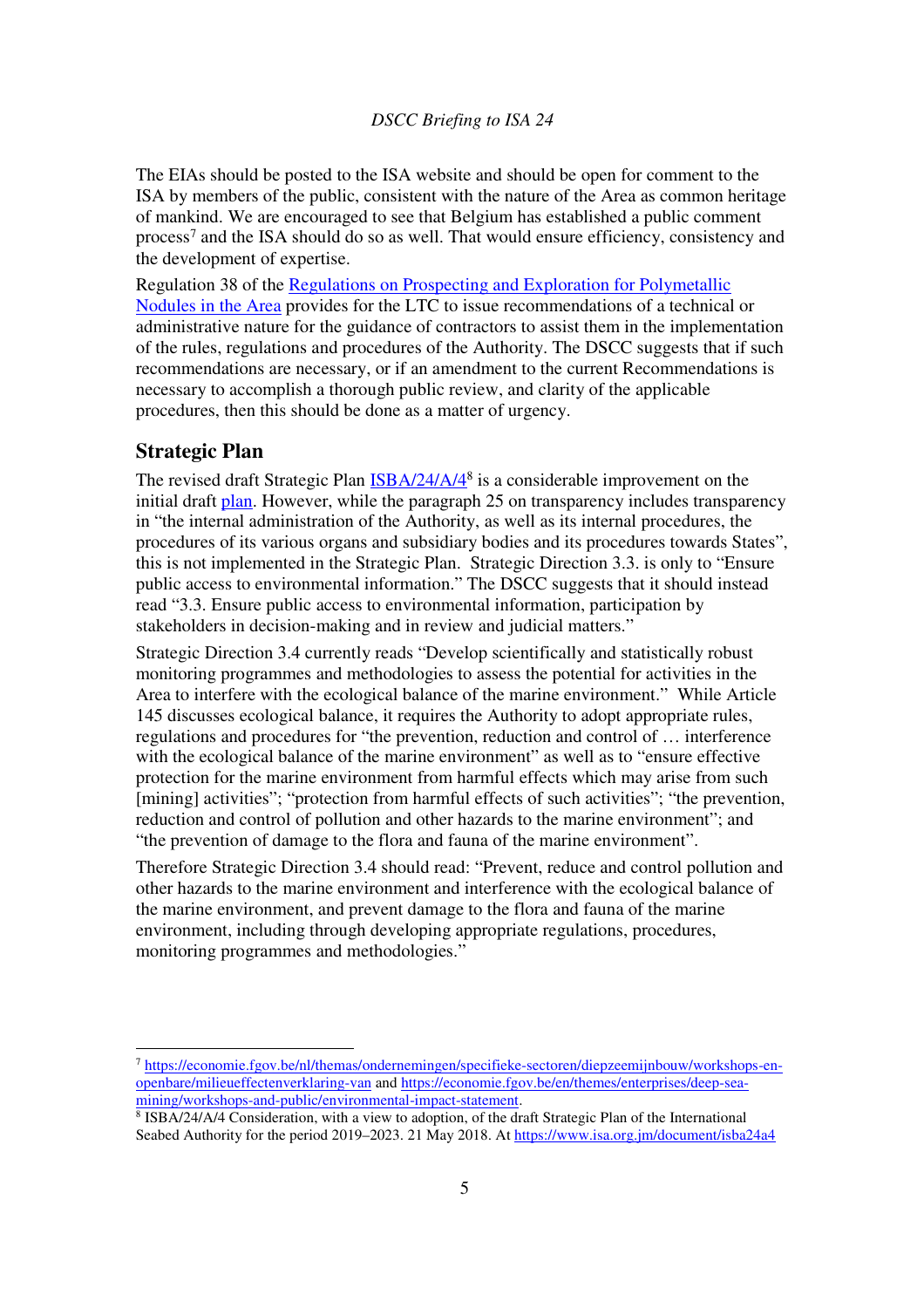## **Environment Committee**

The DSCC has for a number of years recommended that an Environment Committee be established. We refer to our  $\frac{2017 \text{ briefly}}{201}$  briefing to the 23<sup>rd</sup> Session for examples of other similar committees, and relevant empowering provisions in the Convention and 1994 Agreement. It seems clear that the working methods of the Authority will need to adapt to meet the increasing demands on the ISA, including the development of exploitation regulations, developing and implementing REMPs, assessment of applications including baselines, EIAs and statements, EMMPs, compliance and enforcement and liability functions.

The DSCC therefore suggests that consideration should be given to the establishment of a standing Environment Committee as a subsidiary body to Council, to assist it in its functions and to address the scientific and environmental functions entrusted the Council before full consideration of matters by the Council as mandated by the Convention.<sup>7</sup> The Environment Committee could be entrusted with implementing functions such as the development of REMPs, development of the EIA and statement, EMMPs and overseeing compliance and enforcement and possibly the inspectorate, or aspects of it.

The LTC would then be free to deal with its functions such as reviewing (as opposed to developing earlier stages of) Plans of Work, contractors' reports and making recommendations to Council.<sup>8</sup> The function of an Environment Committee could be advisory, dedicated primarily to advising on specific issues given to it by the Council, freeing the LTC for the high level recommendatory functions granted to it by UNCLOS. The Environment Committee could assist and advise the Council on:

- a. the regulation, monitoring and control of the environmental impacts of seabed mining;
- b. the development, review and implementation of regional environmental management plans;
- c. the development, review and implementation of rules, standards, recommended practices and procedures and guidelines; (e.g. environmental regulations as well as standards, guidelines etc.);
- d. the assessment, review and revision of EIAs, environmental management plans, and any other matters arising with respect to the environmental aspects of the activities in the Area;
- e. consultation of stakeholders;
- f. environmental aspects of marine scientific research; and
- g. such environmental and scientific issues as are requested by Council.

In addition, the Environment Committee could advise LTC on matters upon its request.

The Environment Committee should be mandated to ensure that the broadest and best independent scientific advice from within the international scientific community with expertise in relevant matters be sought and used by the ISA (such as from academic institutions; expert scientists from the global network of deep-sea scientists INDEEP with whom the ISA has collaborated in the past, and the Deep Ocean Stewardship Initiative). The Environment Committee could make use of telecommunication, video conference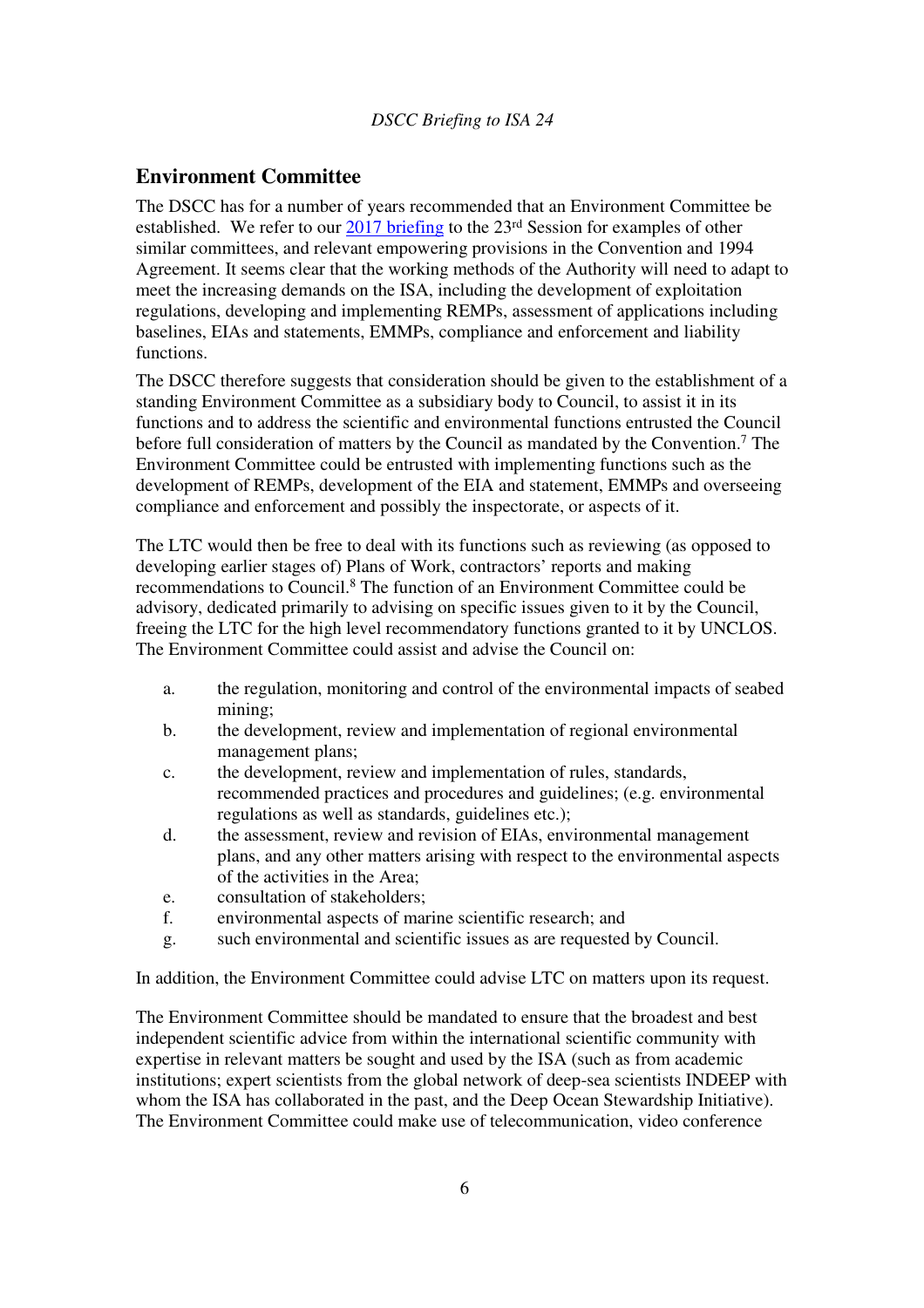and related facilities in its meetings and consultations in order to facilitate the costeffective performance of its functions and to enable it to communicate and collaborate with scientists and other stakeholders around the world.

### **Need for Public Debate about Seabed Mining**

During the presentation by MIT at the Special Session by Council in March 2018, the DSCC asked if MIT had taken into account environmental costs such as harm to ecosystem services. Professor Roth answered 'no', and said that he believed that exercise should be done by the ISA. A number of academic papers have discussed the impossibility of seabed mining with no net loss to biodiversity, such as Niner et al  $(2018)^9$  and Van Dover et al  $(2017)^{10}$ . Some, such as Boetius & Haeckel  $(2018)^{11}$ , call for integrated scientific studies of global metal resources, the fluxes and fates of metal uses, and the ecological footprints of mining on land and in the sea, to critically assess the risks of deep-sea mining and the chances for alternative technologies.

The joint submission to the ISA Strategic Plan signed by 45 NGOs noted that the SDGs and in particular SDG 12 "Ensure sustainable consumption and production patterns", and SDG 14 "Conserve and sustainably use the oceans, seas and marine resources" - set the global frame for rethinking our economy and natural resource use. We risk squandering one of our most precious ecosystems, which has a vital role to play in the health of our planet, for an obsolete dream of boundless growth.

Rak Kim noted last year<sup>12</sup> that the ISA is not mandated to simply promote deep seabed mining, but more broadly to organize and control activities in the Area on behalf of mankind as a whole (Article 153 UNCLOS), and that economic analyses should include the direct and indirect values of natural resources as used by others or for their intrinsic and ecosystem services values. A broader discussion of metal use and reuse, the circular economy, recycling, unsustainable patterns of consumption and production, and the conservation and sustainable use of geologically scarce mineral resources for the longterm future, including with other international agencies, needs to occur.

The ISA should actively facilitate a discussion about whether seabed mining should proceed, the implications of seabed mining for biodiversity, whether potential adverse effects on the environment of deep seabed mining are likely to outweigh any potential benefit from increased metal supply, and how to ensure effective protection of the Area as the common heritage of mankind.

#### **Liability**

l

Liability is an area which is ripe for discussion and development. A briefing on liability was attached to the DSCC's 2017 briefing. We observe in our comments on the draft

<sup>9</sup> Niner, H.J., Ardron, J.A., Escobar, E.G., Gianni, M., Jaeckel, A., Jones, D.O.B., et al. (2018). Deep-sea mining with no net loss of biodiversity – An impossible aim. Front. Mar. Sci. 5, 53. doi: 10.3389/fmars.2018.00053. At https://www.frontiersin.org/articles/10.3389/fmars.2018.00053/full.

<sup>10</sup> Van Dover, C.L., Ardron, J.A., Escobar, E., Gianni, M., Gjerde, K.M., Jaeckel, A., et al. (2017). Biodiversity loss from deep-sea mining. *Nat. Geosci.* 10, 464–465. doi: 10.1038/ngeo2983. At https://www.researchgate.net/publication/318093120\_Biodiversity\_loss\_from\_deep-sea\_mining.

 $11$  Boetius, A., and Haeckel, L. (2018) Mind the seafloor. Science 359, 34–36 . doi: 10.1126/science.aap7301. At http://science.sciencemag.org/content/359/6371/34/tab-e-letters.

<sup>&</sup>lt;sup>12</sup> Rak Kim, Should deep seabed mining be allowed? Marine Policy. 2017, 134-137.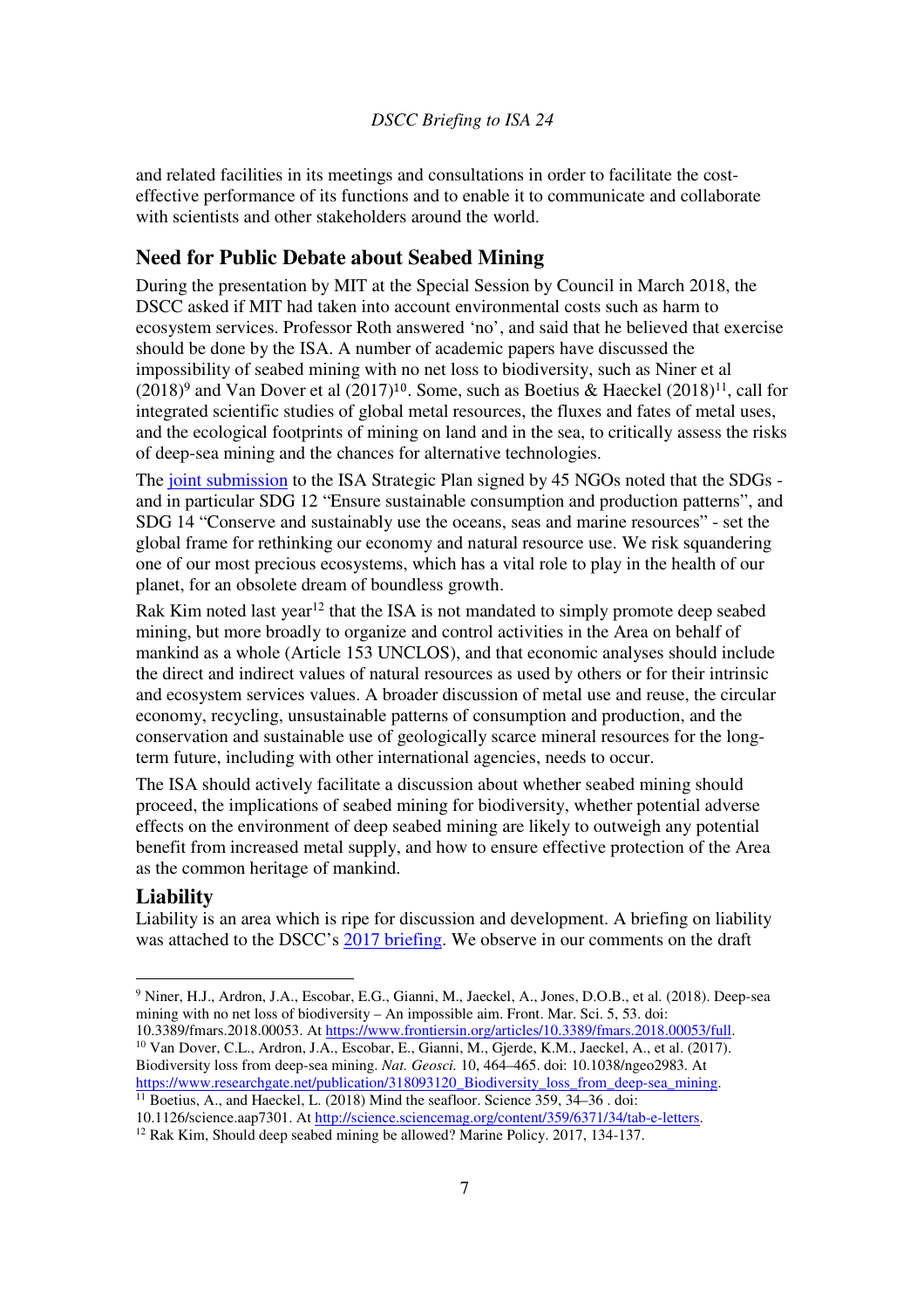regulations that we welcome the introduction of the Liability Fund, but suggest that its combination with what has until now been known as the Sustainability Fund may be problematic.

A liability regime needs to be established. Article 304 of UNCLOS refers to the development of further rules and opens the liability regime for deep seabed mining to new developments in international law.<sup>9</sup> Development of rules on responsibility and liability need to be established. These include:

- rules around responsibility and liability for the Authority, sponsoring States and contractors;
- the standard of care for the Authority, for Sponsoring States and for Contractors absolute liability, strict liability, of fault based and the standard of liability for breach by sponsoring States of direct obligations;
- the meaning of 'wrongful' acts by contractors: whether that term encompasses breaches of regulations, breach of contract, negligence, or liability for all damage, whether caused by negligence or however caused;
- the form reparation may take: restitution, compensation, satisfaction or a combination of the three; and
- the role, form and substance of bonds and insurance.

Closely linked to this is the issue of effective control, which the DSCC addresses in its comments on the draft regulations in Annex A. The DSCC looks forward to engaging in these discussions. No exploitation should be considered until these issues are addressed.

## **Standards and Guidelines**

The DSCC looks forward to the proposed terms of reference from the LTC on the proposed workshop or workshops on standards and guidelines. There are important issues including:

- a list of standards and guidelines that will be developed;
- how a decision will be made on which items will be standards and which will be guidelines, and on what basis;
- confirmation of the binding nature of the standards and guidelines, and consequent compliance and enforcement issues;
- who will be involved in developing, reviewing, and approving the standards and guidelines and what will the process be for reviewing and updating the standards and guidelines;
- confirmation that no exploitation can start unless and until necessary standards and guidelines are in place.

# **Exploitation Regulations**

The regulations and their framework must be robust and include:

- clear conservation and management objectives;
- transparent and enforceable procedures including access to information, public participation, and review procedures;
- requirements based on the precautionary and ecosystem approaches and the polluter pays principle;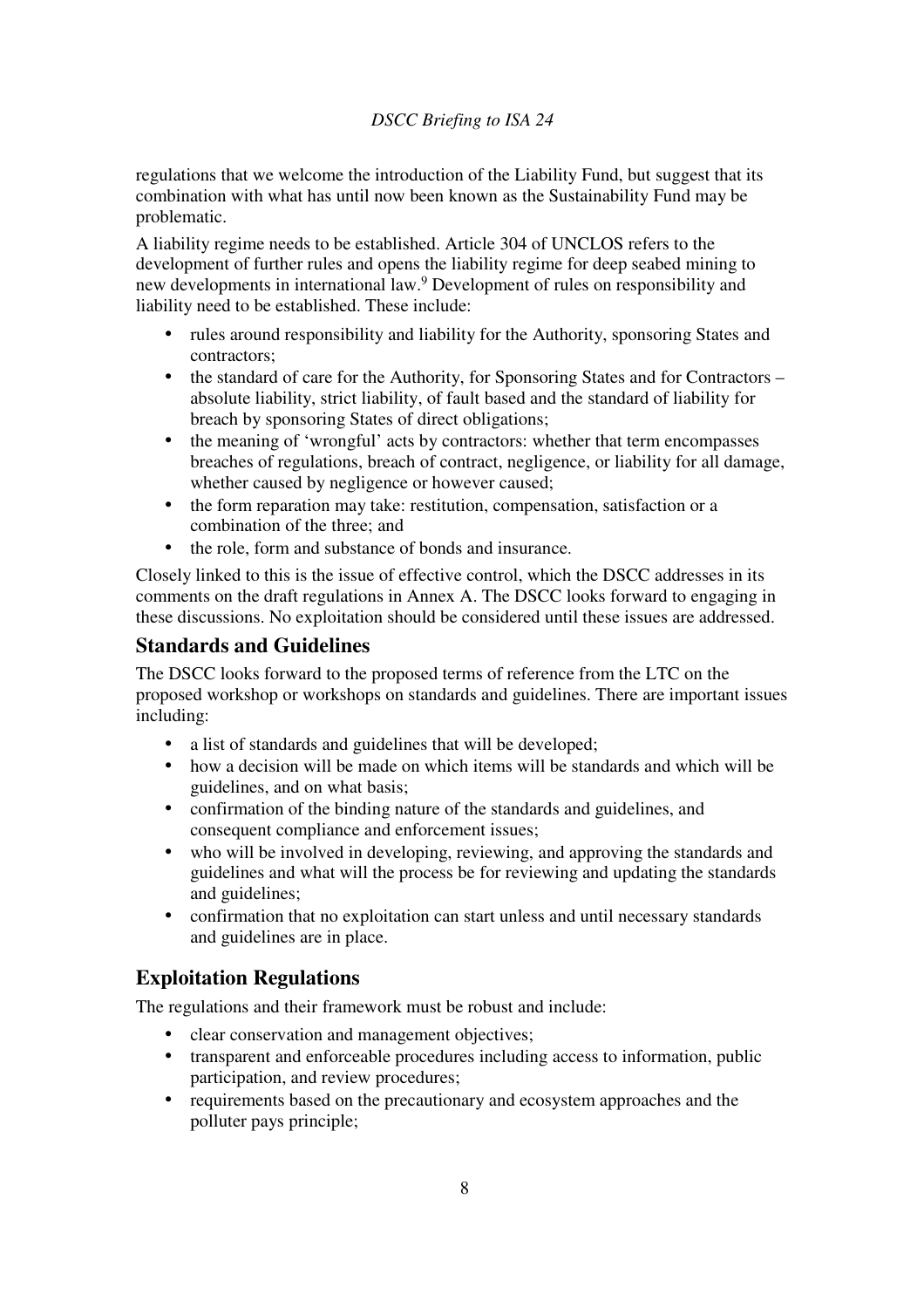- publicly available, comprehensive, prior EIAs, based on extensive, high quality environmental baseline information, public and independently scientifically verified environmental management and monitoring programs and independent, effective and accessible review procedures;
- the requirement that protected areas must be established to achieve objectives established for the areas;
- the requirement that the development and adoption of any deep-sea mining exploration and exploitation regulations must be transparent and participatory;
- the requirement that any mining activities permitted must respect the common heritage of humankind.

They should ensure that significant adverse impacts on vulnerable marine ecosystems (VMEs) are prevented, that appropriate management steps are taken to protect ecologically or biologically significant areas (EBSAs) and that other serious harm to the marine environment does not occur.

Cumulative impacts from mining and other activities and sectors must be considered.

Marine protected areas protect ecological functioning, such as providing resilience and preserving connectivity, so protected features - such as habitats, species, hydrogeographic features (including benthic and pelagic and subdivisions therein) - must in turn help to ensure ecosystem integrity and resilience.

Procedures to intervene to prevent serious harm, such as emergency stop work orders, need to be in place, together with liability regimes to address consequences of serious harm. Activities that are likely to cause serious harm should not be permitted: stop orders should be reserved in cases such as accidents and emergencies.

They must ensure real benefits to society as a whole, must be fit for purpose and must be equitable. Mechanisms for liability and redress must be established, and research and other initiatives to promote conservation and sustainable management must be implemented. Management must be effective, accountable, and transparent with ongoing monitoring, compliance, enforcement and transparent review procedures. All this is in view of the Area and its resources being the common heritage of humankind.<sup>10</sup>

### **May 29 Draft Exploitation Regulations**

The DSCC makes the following observations on the May 2018 Draft Regulations in ISBA/24/LTC/WP.1<sup>13</sup> The regulations, while improved from the previous draft, are at a very early stage and a great deal more work needs be done. In addition, the regulations will be reviewed and possibly amended by the LTC.

The briefing Note from H.E. Olav Myklebust, Council President, proposes both an *adhoc* open-ended working group and the need for intersessional meetings. In light of the many issues that need to be resolved, the DSCC considers that these are helpful suggestions, and also underline the need for an Environment Committee.

Some pressing issues are:

l

<sup>&</sup>lt;sup>13</sup> ISBA/24/LTC/WP.1. Draft Regulations on Exploitation of Mineral Resources in the Area (Advance Unedited Text. 29 May 2018. https://www.isa.org.jm/sites/default/files/files/documents/isba24-ltcwp1 adv.pdf.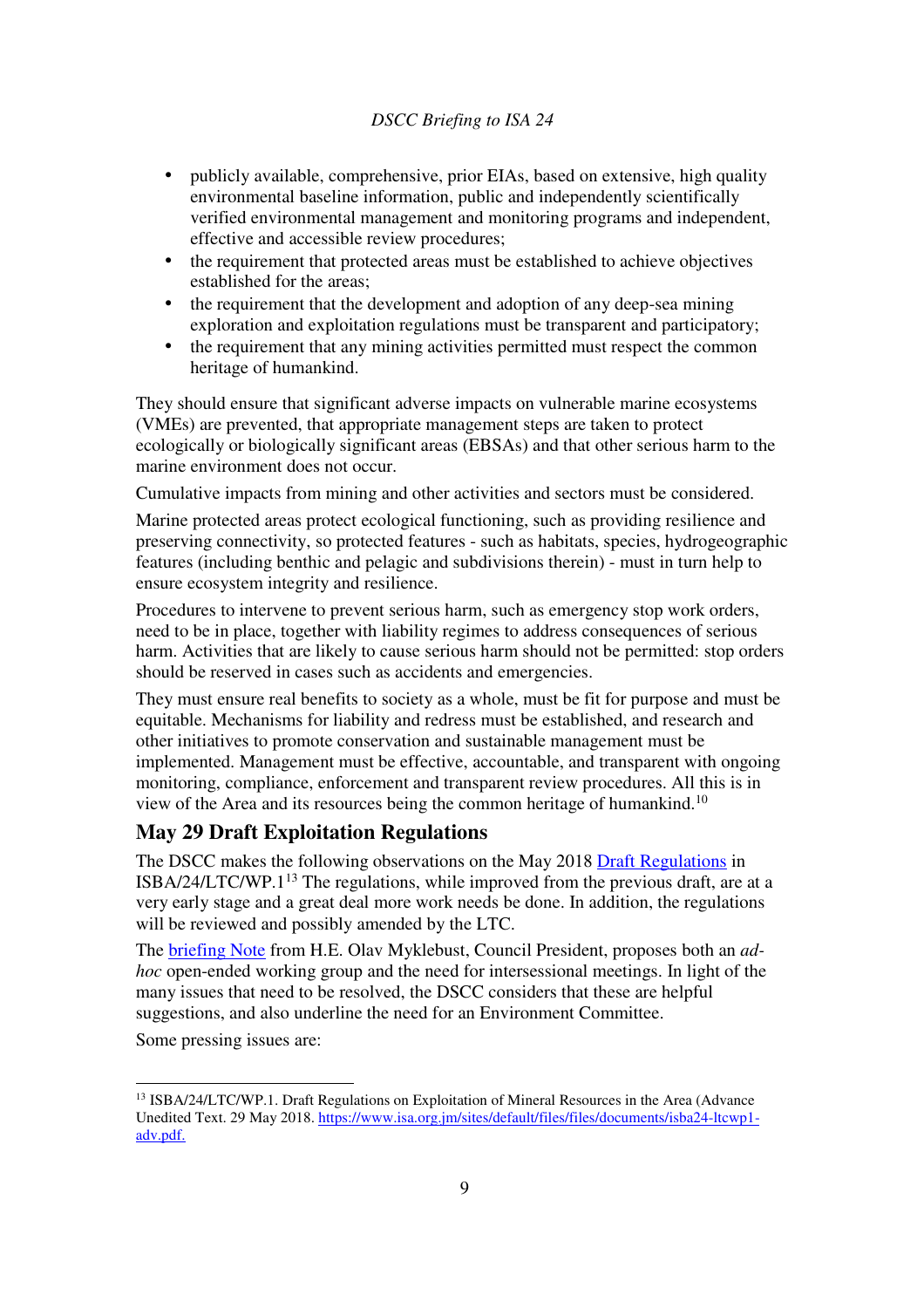- REMPs need to be incorporated in the regulations.
- EIAs need to be defined, scoped, subject to public comment, assessed and revised, and integrated with the environmental impact statement.
- Effective control needs to be carefully defined.
- The institutional framework needs to evolve, as is provided in the 1994 Agreement, and should include an environmental committee.
- A public process for formulation of Standards and Recommendations needs to be established, and standards should be binding.
- Accessible, and as necessary non-binding but effective compliance and dispute resolution mechanisms should be implemented.
- Plans of work should be flexible, capable of modification and not of excessive duration.
- All documents comprising the Plan of Work should be subject to public comments, which are taken into account.
- The Fundamental Principles need to be carefully defined and mainstreamed into the regulations, so that applications and renewals are measured against them.
- Protected areas, not limited to areas of particular environmental interest (APEIs), protection reference zones (PRZs) and impact reference zones (IRZs), need be defined and mainstreamed into the REMPs, EIAs and EMMPs.
- EMMPs should be revised by the Authority, rather than the contractor.
- The regulations need to make clear the procedure whereby the LTC considers and responds to public comments on the Plan of Work, including the environmental plans.
- The common heritage of mankind needs to be operationalized in the regulations. For instance, the LTC should be required to consider whether the Plan of Work benefits mankind as a whole, by measuring the application against the Fundamental Principles in DR 2, where the common heritage of mankind should be properly expressed, consistent with Article 150(j), to read "maintenance of the principle of the common heritage of mankind"
- Any renewal applications must take into account all the Fundamental Principles, including environmental considerations, should be public and subject to public review, and should take into account any new information or circumstance.
- The review should be carried out by independent assessments, with public comment.

Full comments are included in Annex A.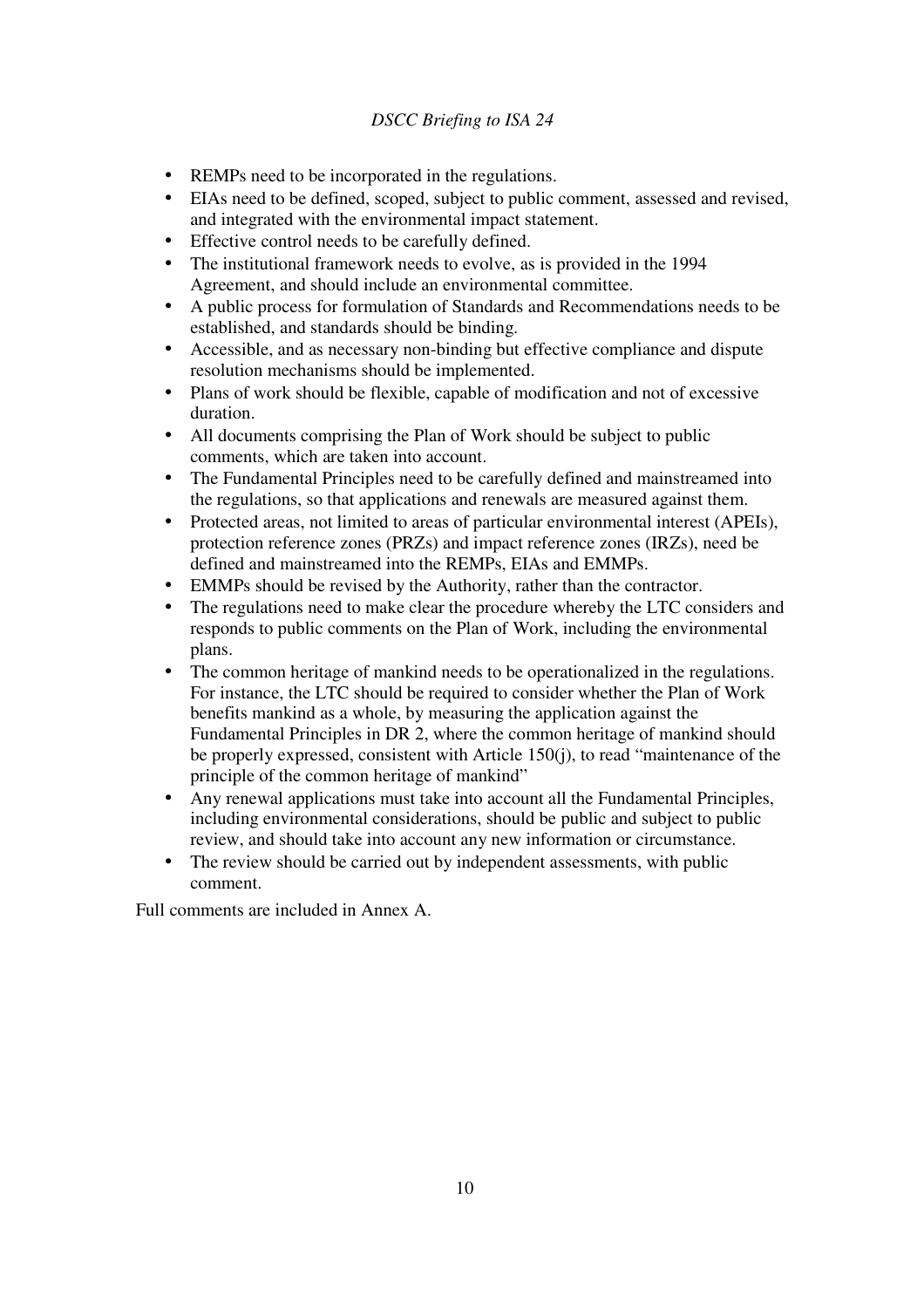# **Annex A: Analysis of Exploitation Regulations draft of 29 May 2018**

| <b>Draft</b><br><b>Regulation</b>                                   | <i>Issue</i>         | Recommendation                                                                                                                                                                                                                                                                                                                                                                                                                                                                                                                     |
|---------------------------------------------------------------------|----------------------|------------------------------------------------------------------------------------------------------------------------------------------------------------------------------------------------------------------------------------------------------------------------------------------------------------------------------------------------------------------------------------------------------------------------------------------------------------------------------------------------------------------------------------|
| Scoping                                                             | Scoping              | While the LTC has recommended that scoping be moved<br>to exploration regulations, scoping is a crucial aspect of<br>an EIA and should not be separated from it.                                                                                                                                                                                                                                                                                                                                                                   |
| $2.5$ , Annex<br>$4(d)$ , Annex<br>$7(1)(c)$ , Annex<br>$8(4)$ , 13 | <b>REMPs</b>         | The DRs do not specifically foresee the adoption of<br>REMPs, let alone making them compulsory or a<br>prerequisite for granting mining rights. REMPs should be<br>a prerequisite for approving Plans of Work.                                                                                                                                                                                                                                                                                                                     |
| <b>EIA</b>                                                          | EIA                  | The term 'environmental impact assessment' is not<br>defined. There are no substantive provisions on an EIA in<br>the regulations. The EIS must be based on an EIA (see<br>Annex VII, para 1(b)) but other than that there is no detail<br>as to what the EIA entails and what procedure it must<br>follow.                                                                                                                                                                                                                        |
|                                                                     |                      | The EIA must be integrated with the environmental<br>impact assessment EIS, follow a Scoping Report (which<br>is missing) and be subject to criteria, and a public<br>comment period.                                                                                                                                                                                                                                                                                                                                              |
| 3, 6, 14, 25, 40,<br>42                                             | Effective<br>control | Effective control arises in the Convention. Annex III<br>Article $4(3)$ as well as Article $9(4)$ with respect to<br>reserved areas, and Article 139 with respect to<br>compliance and liability, and Article 153(2)(b) with<br>respect to the Enterprise. It is therefore important that the<br>Exploitation Regulations ensure that the criteria and<br>procedures for implementation of the sponsorship<br>requirements are be set forth in the rules, regulations and<br>procedures of the Authority (Annex III Article 4(3).) |
|                                                                     |                      | There is still no discretion about effective control, which<br>term is undefined. The new provisions in Schedule I<br>section 11 have dropped the substantive requirements in<br>DR14 and left no discretion in the Authority in case of a<br>change in sponsoring state. A contractor could obtain a<br>new sponsoring State without giving reasons.                                                                                                                                                                              |
|                                                                     |                      | While under DR 6, where an applicant has the nationality<br>of one State but is effectively controlled by another State<br>or its nationals, each State shall issue a certificate of<br>sponsorship. There is no such requirement now where the<br>applicant change sponsoring State: thus potentially<br>avoiding this control.                                                                                                                                                                                                   |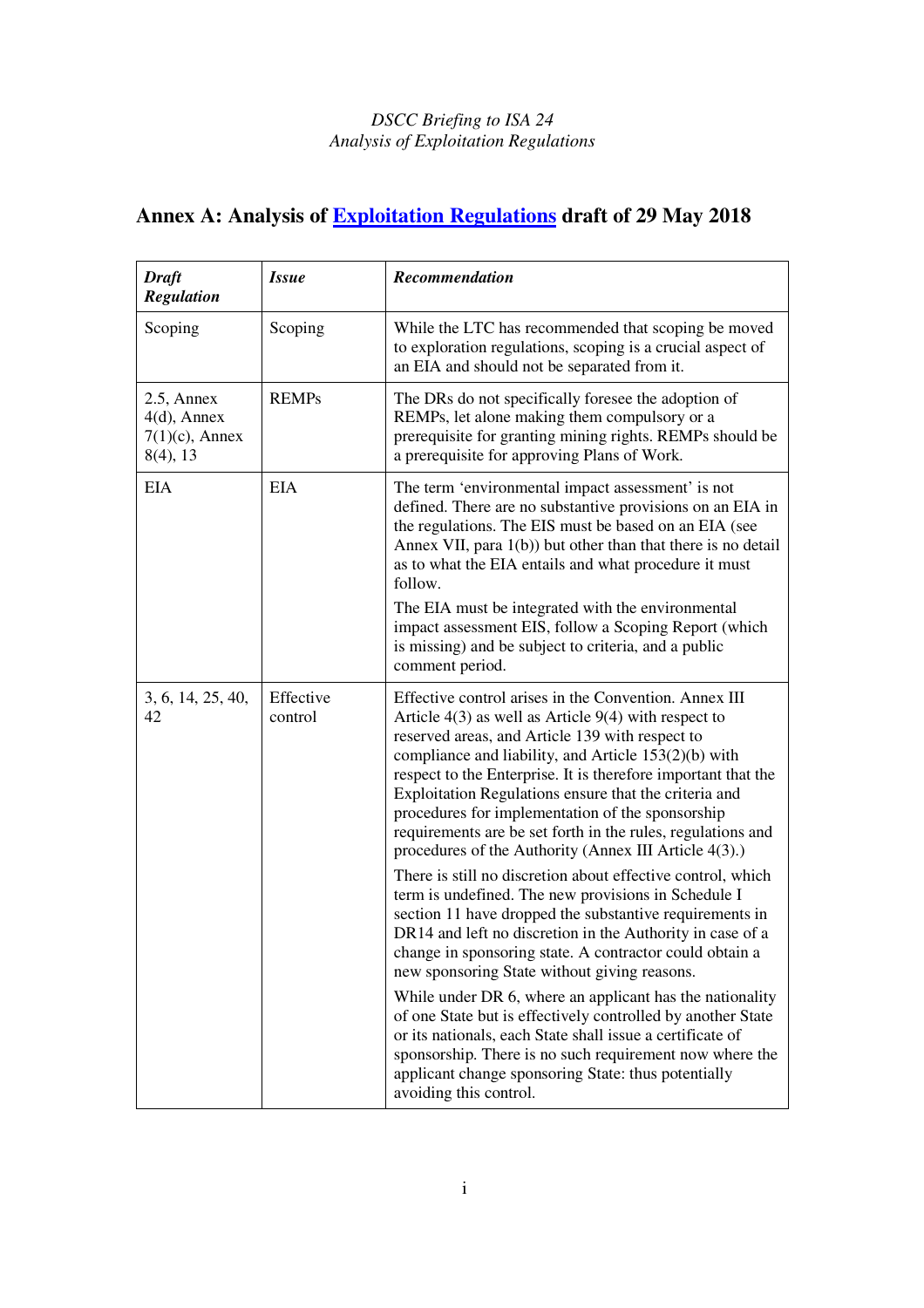| Likewise, the applicant by changing the sponsor would<br>avoid the requirement for a declaration that the<br>sponsoring State assumes responsibility in accordance<br>with Articles 139 and 153 (4) of the Convention and<br>Annex III, Article $4(4)$ , of the Convention. (DR $3(3)$ )                                                                                                                                                                  |
|-----------------------------------------------------------------------------------------------------------------------------------------------------------------------------------------------------------------------------------------------------------------------------------------------------------------------------------------------------------------------------------------------------------------------------------------------------------|
| Also, by putting the change of sponsor requirements in<br>the contract, they are no longer part of the approval or<br>review process.                                                                                                                                                                                                                                                                                                                     |
| The current effective control requirement in DR 25<br>defines change in control of being a change in 50% or<br>more of the ownership. That is excessive, or poorly<br>worded: a change from e.g. 49% to 51% would change<br>effective control, but that is only a 2% change.                                                                                                                                                                              |
| Control could be defined in terms of shareholding, voting<br>rights or directorships. One common criterion is that<br>effective control was about whether an entity or a person<br>has the power to effect or make changes in a company,<br>such as the power to appoint and remove directors.<br>Effective control and change of control would also be<br>relevant to the issue of monopolization.                                                       |
| For example, one definition for DR $25(3)$ could be:                                                                                                                                                                                                                                                                                                                                                                                                      |
| ""Effective control" shall mean the exclusive right to<br>appoint the majority of the directors or to determine the<br>outcome of decisions relating to the financial,<br>management or policy decisions exercisable by a<br>person or persons acting individually or in concert,<br>directly or indirectly, including by virtue of their<br>shareholding or management rights or shareholders<br>agreements or voting agreements or in any other manner. |
| A State exercises effective control over a Contractor if<br>the beneficial shareholders exercising effective control<br>have the nationality of that State."                                                                                                                                                                                                                                                                                              |
| (Effective control could also be defined in terms of<br>beneficial ownership.)                                                                                                                                                                                                                                                                                                                                                                            |
| "National" (currently undefined) could be defined as:                                                                                                                                                                                                                                                                                                                                                                                                     |
| "National" means a natural person who has the<br>nationality of a Sponsoring State or a juridical person<br>who is under the effective control of a Sponsoring State.                                                                                                                                                                                                                                                                                     |
| Regulation $5(1)(b)$ should then read:                                                                                                                                                                                                                                                                                                                                                                                                                    |
| States parties, State enterprises, Nationals, when<br>sponsored by such States, or any group of the foregoing<br>which meets the requirements of these Regulations.                                                                                                                                                                                                                                                                                       |
| DR 6(1) could read:                                                                                                                                                                                                                                                                                                                                                                                                                                       |
| 1. If more than one State has effective control, as in the<br>case of a partnership or consortium of entities which are                                                                                                                                                                                                                                                                                                                                   |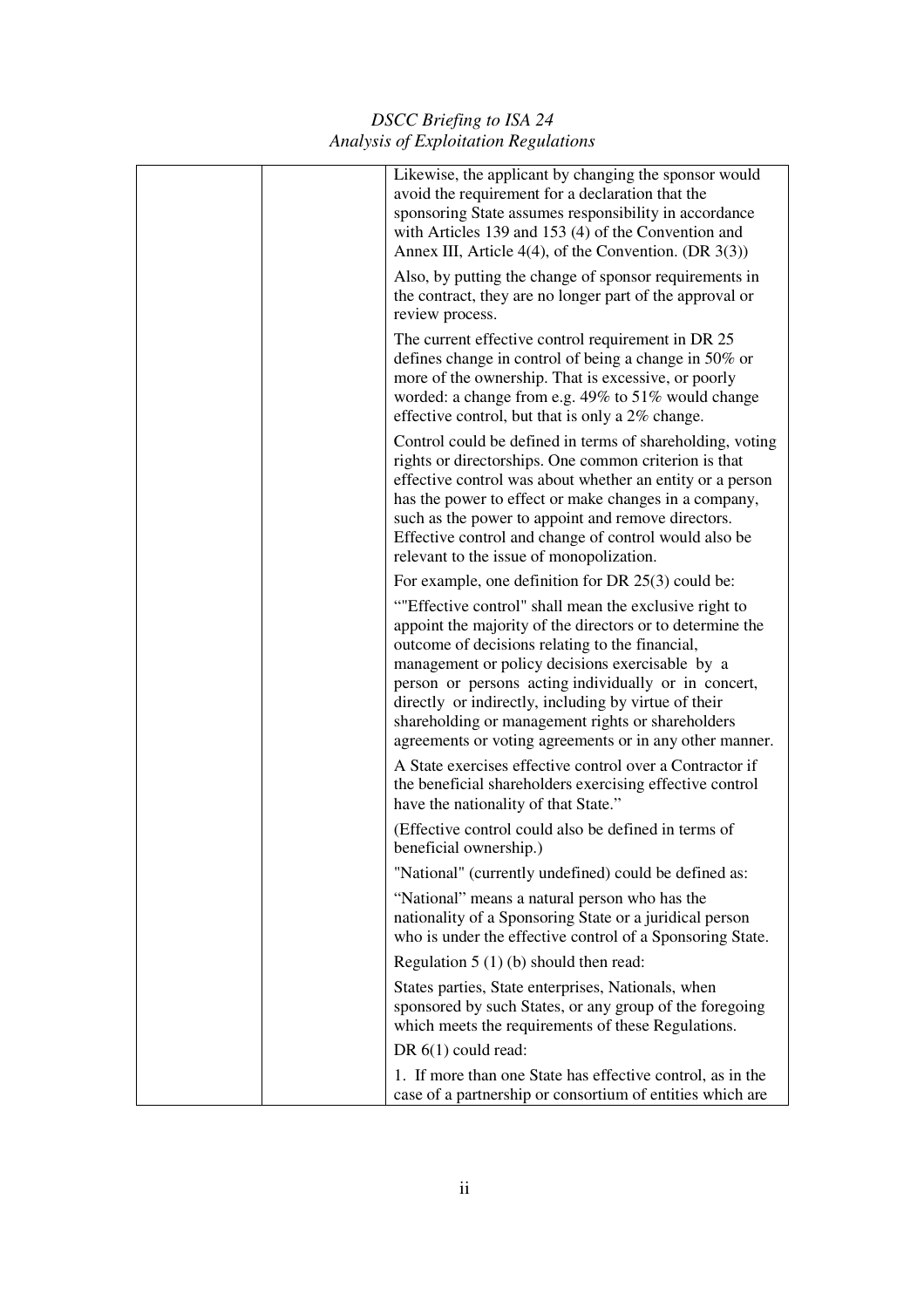*DSCC Briefing to ISA 24 Analysis of Exploitation Regulations* 

|                             |                           | effectively controlled by more than one State, each State<br>involved shall issue a certificate of sponsorship.                                                                                                                                                                                                                                                                                                                                                                                                                                                                                                                                                                                                                                                                                                                                                                                                                                 |
|-----------------------------|---------------------------|-------------------------------------------------------------------------------------------------------------------------------------------------------------------------------------------------------------------------------------------------------------------------------------------------------------------------------------------------------------------------------------------------------------------------------------------------------------------------------------------------------------------------------------------------------------------------------------------------------------------------------------------------------------------------------------------------------------------------------------------------------------------------------------------------------------------------------------------------------------------------------------------------------------------------------------------------|
|                             |                           | Regulation $6(3)$ could then read:                                                                                                                                                                                                                                                                                                                                                                                                                                                                                                                                                                                                                                                                                                                                                                                                                                                                                                              |
|                             |                           | (c) A statement that the applicant is: (i) A National of the<br>sponsoring State;                                                                                                                                                                                                                                                                                                                                                                                                                                                                                                                                                                                                                                                                                                                                                                                                                                                               |
|                             |                           | And in the Contract, Section 11 could read:                                                                                                                                                                                                                                                                                                                                                                                                                                                                                                                                                                                                                                                                                                                                                                                                                                                                                                     |
|                             |                           | 11.1 If the nationality or effective control of the<br>Contractor changes or the Contractor's sponsoring State<br>or States, as defined in the Regulations, terminates its<br>sponsorship, the Contractor shall promptly notify the<br>Authority.                                                                                                                                                                                                                                                                                                                                                                                                                                                                                                                                                                                                                                                                                               |
|                             |                           | DR 42(2) needs to be amended as well.                                                                                                                                                                                                                                                                                                                                                                                                                                                                                                                                                                                                                                                                                                                                                                                                                                                                                                           |
|                             |                           | In addition, the annual report in DR 40 should include a<br>statement disclosing whether effective control has<br>changed.                                                                                                                                                                                                                                                                                                                                                                                                                                                                                                                                                                                                                                                                                                                                                                                                                      |
|                             | <b>Protected Areas</b>    | It is important that environmental management plans can<br>incorporate protected areas within claims, in addition to<br>PRZs and IRZs. Definitions of IRZs should ensure all<br>impacts are included, as recommended by scientists at the<br>International Seabed Authority Workshop on the Design<br>of Impact Reference Zones and Preservation Reference<br>Zones, in Berlin, 27-29 September 2017. Depending on<br>scientific recommendations and information and advice<br>received during the EIA process, it may be necessary to<br>ensure that certain areas, such as particularly vulnerable,<br>endemic or rare species or ecosystems, are not subject to<br>either mining or effects from mining at any time, and are<br>monitored to ensure their continued protection, and where<br>necessary follow-up action where monitoring shows<br>unacceptable impacts in or beyond mined areas all need<br>to be comprehensively addressed. |
| Institutional<br>Framework  |                           | The institutional mechanism of the ISA will need<br>considerable evolution, which is provided for in the 1994<br>Agreement. Australia has suggested a scientific or<br>environmental committee. This will be indispensable for<br>implementation of the exploitation regulations. Likewise,<br>transparency requires that the LTC holds its sessions in<br>public, closing sessions only when matters of commercial<br>confidence are under discussion.                                                                                                                                                                                                                                                                                                                                                                                                                                                                                         |
| DR 1(5), 92,<br>Schedule 1. | <b>Standards</b>          | The Draft does make it clear that standards are binding. It<br>should.                                                                                                                                                                                                                                                                                                                                                                                                                                                                                                                                                                                                                                                                                                                                                                                                                                                                          |
| $\overline{2}$              | Fundamental<br>Principles | The Fundamental Principles are somewhat stranded; they<br>are not implemented. They should be mainstreamed into<br>the Regulations. For instance, DR 12 (general review)<br>and DR 14 (environmental review) and DR 16<br>(Commission recommendation) should require that the                                                                                                                                                                                                                                                                                                                                                                                                                                                                                                                                                                                                                                                                   |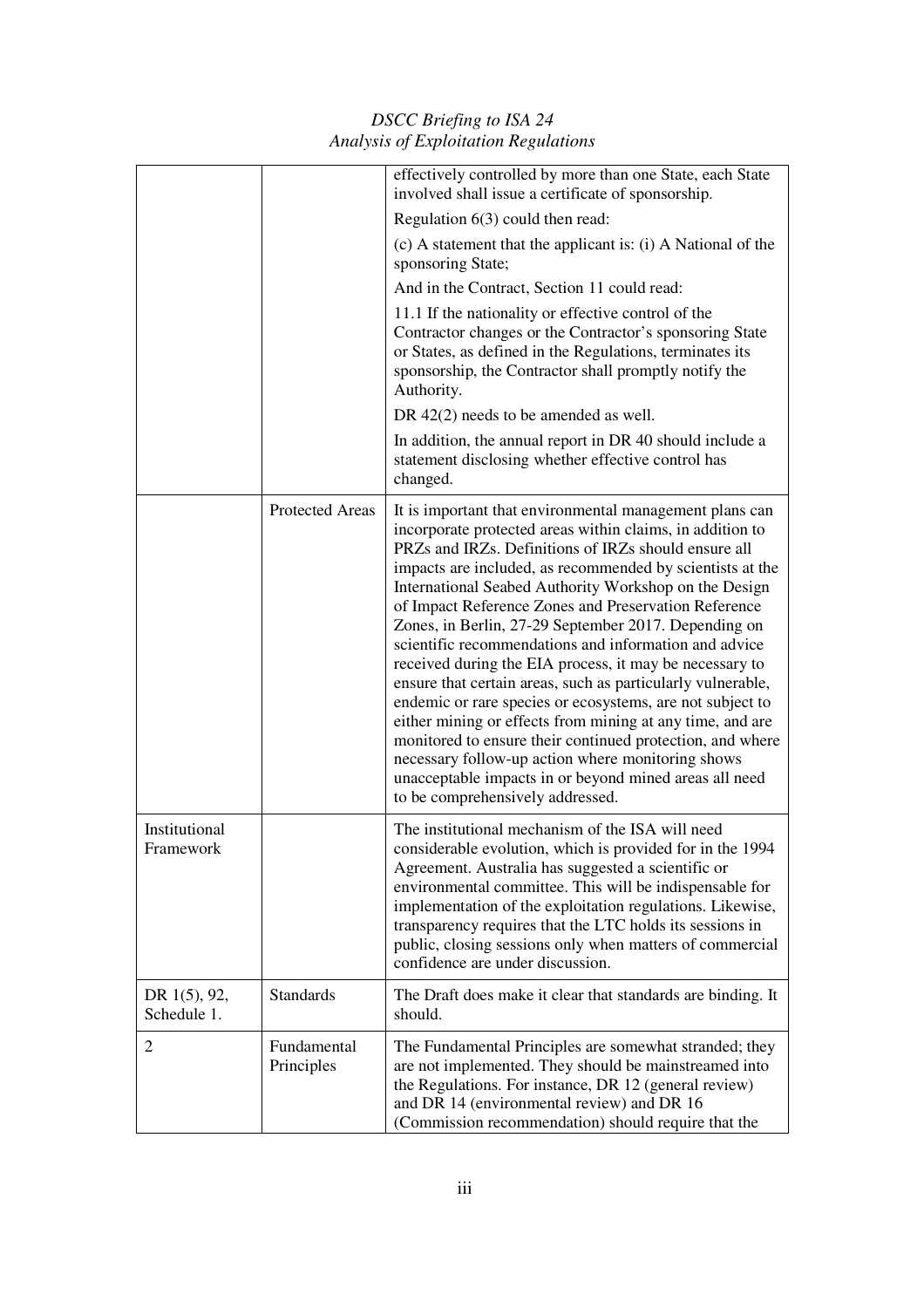*DSCC Briefing to ISA 24 Analysis of Exploitation Regulations* 

|                                                |                                               | Authority measures the application against the<br>Fundamental Principles, as should the EMMP in Annex<br>VII.                                                                                                                                                                                                                                                                                                                                                                                                                                                                                                                                                                                                                                                                                                                                                                                                                                     |
|------------------------------------------------|-----------------------------------------------|---------------------------------------------------------------------------------------------------------------------------------------------------------------------------------------------------------------------------------------------------------------------------------------------------------------------------------------------------------------------------------------------------------------------------------------------------------------------------------------------------------------------------------------------------------------------------------------------------------------------------------------------------------------------------------------------------------------------------------------------------------------------------------------------------------------------------------------------------------------------------------------------------------------------------------------------------|
|                                                |                                               | DR $2(5)(d)$ could be split into two paragraphs: one for<br>data and one for public participation.                                                                                                                                                                                                                                                                                                                                                                                                                                                                                                                                                                                                                                                                                                                                                                                                                                                |
|                                                |                                               | DR $2(7)$ currently reads "to ensure the effective"<br>management and regulation of the Area and its Resources<br>in a way that promotes the long term development of the<br>common heritage of mankind."                                                                                                                                                                                                                                                                                                                                                                                                                                                                                                                                                                                                                                                                                                                                         |
|                                                |                                               | This is not consistent with UNCLOS. DR 2(7) should<br>read: "the development of the common heritage for the<br>benefit of mankind as a whole." This is the wording of<br>Article $150(j)$ .                                                                                                                                                                                                                                                                                                                                                                                                                                                                                                                                                                                                                                                                                                                                                       |
| $\overline{4}$                                 | Compliance<br>notice/Coastal<br><b>States</b> | The threshold for a compliance notice in DR 4 should not<br>be that Serious Harm is 'likely' but that that 'substantial<br>evidence indicates' the risk of serious harm to the marine<br>environment (UNCLOS Art 162(2)(l).)                                                                                                                                                                                                                                                                                                                                                                                                                                                                                                                                                                                                                                                                                                                      |
| DR $7(3)(a)$ ,<br>19(7), 40(2)(k),<br>Annex II | Data                                          | Data from EIAs conducted during exploration (e.g.<br>equipment testing) should also be included in an<br>application.                                                                                                                                                                                                                                                                                                                                                                                                                                                                                                                                                                                                                                                                                                                                                                                                                             |
| 11                                             | Environmental<br>Plans                        | The Authority should revise environmental plans in DR<br>11.1 (c), rather than the Applicant.                                                                                                                                                                                                                                                                                                                                                                                                                                                                                                                                                                                                                                                                                                                                                                                                                                                     |
| 12                                             | Participation                                 | The review in DR $12(5)$ , like DR 14, should take into<br>account public comments.                                                                                                                                                                                                                                                                                                                                                                                                                                                                                                                                                                                                                                                                                                                                                                                                                                                               |
| 13, 14, 11                                     | Assessment,<br>Environmental<br>Review        | DR $13(4)(a)$ requires the LTC to determine whether a<br>Plan of Work is technically achievable and economically<br>viable, but not environmentally sustainable. DR 14<br>requires the LTC to determine whether the environmental<br>plans (a term only defined in DR $11(1)$ - it should be in<br>the Definition section) provide for the effective protection<br>of the Marine Environment in accordance with article 145<br>of the Convention. But other than the lack of clarity from<br>the undefined terms, DR 14 provides for a limited review,<br>restricted to Article 145. Article 145 is important, but it is<br>not exhaustive of either Convention requirements with<br>respect to the environment (art $194(5)$ ) is one example).<br>The review should extend past Article 145 and the<br>precautionary approach and include the fundamental<br>principles, particularly DR 2.5, which includes<br>accordance with relevant REMPs. |
|                                                |                                               | Instead, the Draft Regulations should require compliance<br>with the fundamental principles (in DR 2), which should<br>be enlarged to include, but not be limited to, REMPs,<br>Article 145 in all its facets, Article 192, Article 194(5),<br>the ecosystem approach as well as the precautionary<br>approach, and the LTC and Council should measure                                                                                                                                                                                                                                                                                                                                                                                                                                                                                                                                                                                            |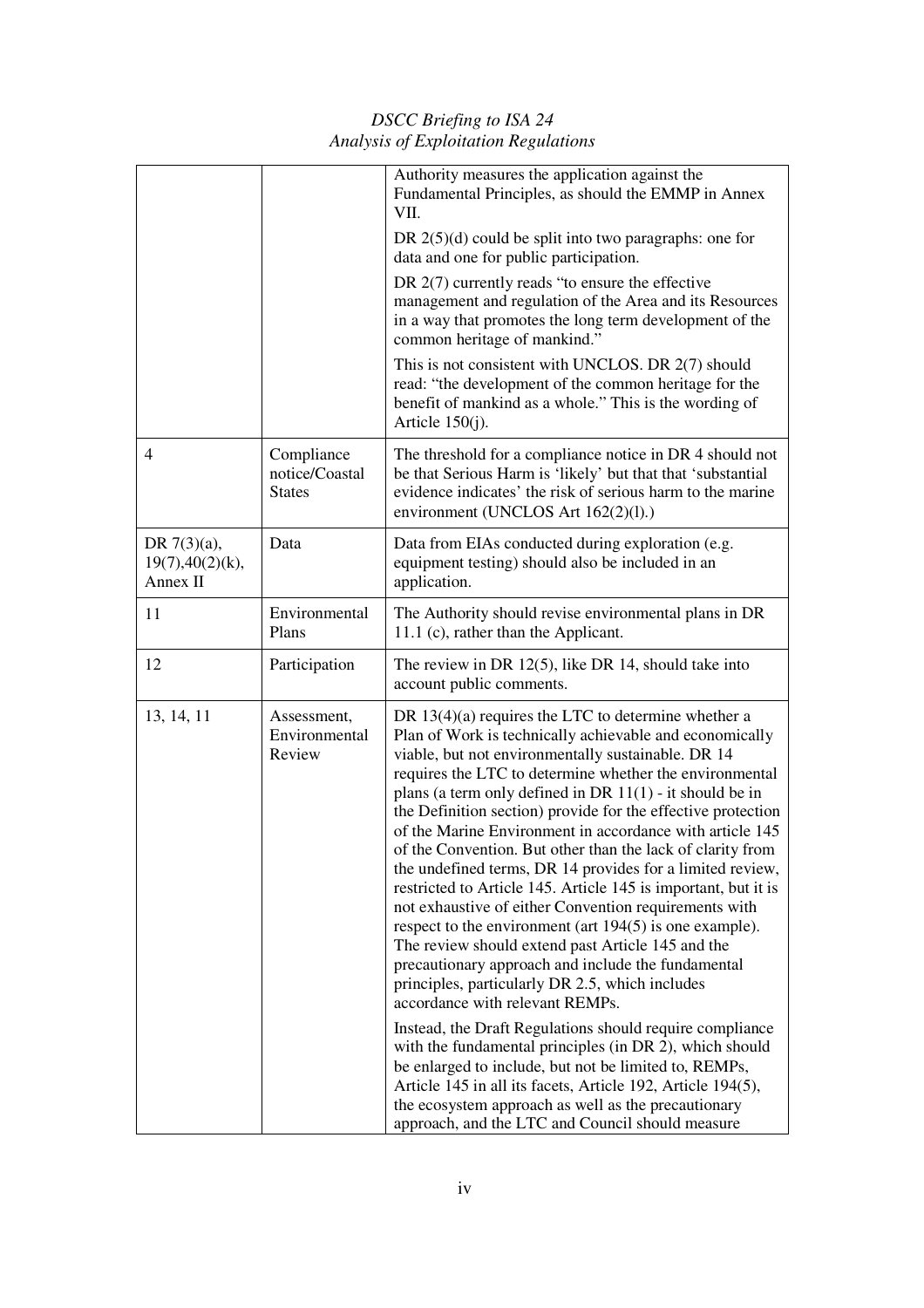|            |                             | proposed Plans of Work in their entirety against the<br>fundamental principles.                                                                                                                                                                                                                                                                                                                                                                                                                                                                                                                                                                                 |
|------------|-----------------------------|-----------------------------------------------------------------------------------------------------------------------------------------------------------------------------------------------------------------------------------------------------------------------------------------------------------------------------------------------------------------------------------------------------------------------------------------------------------------------------------------------------------------------------------------------------------------------------------------------------------------------------------------------------------------|
| 13, 20     | Flexibility                 | The ability to change the EMMP and other necessary<br>parts of the Plan of Work, particularly in light of new<br>information, new developments and new science is<br>crucial to flexibility and adaptability.                                                                                                                                                                                                                                                                                                                                                                                                                                                   |
|            |                             | DR 21 provides for a maximum term of 30 years. The<br>ISA needs to be able to set a shorter period, not just agree<br>a shorter period, and the discretion needs to be broadened<br>beyond the question of expected economic life to include<br>environmental matters. A shorter contract period would<br>be much easier to review. 30 years is a very long time<br>given the current lack of knowledge of the deep-sea<br>environment.                                                                                                                                                                                                                         |
|            |                             | The DR 13 review needs to take account of any new<br>information or circumstance arising during the term of<br>the previous contract, including environmental<br>information.                                                                                                                                                                                                                                                                                                                                                                                                                                                                                   |
|            |                             | Any further 10 year period should be able to be modified<br>in the same way as the initial term.                                                                                                                                                                                                                                                                                                                                                                                                                                                                                                                                                                |
|            |                             | The review should not be automatic (may not shall): a<br>discretion should be able to be retained.                                                                                                                                                                                                                                                                                                                                                                                                                                                                                                                                                              |
|            |                             | Public comment needs to be included in the review.                                                                                                                                                                                                                                                                                                                                                                                                                                                                                                                                                                                                              |
| 13, 19, 33 | <b>Impact Area</b>          | The Draft omits the concept of an Impact Area. Impacts<br>of mining may go beyond the mined area, or even a<br>contract area. The term Project Area (Annex VII paras 2,<br>30) should be defined and                                                                                                                                                                                                                                                                                                                                                                                                                                                            |
| 16         | Approval of<br>Plan of Work | The Recommendation in DR 16 should take into account<br>compliance with the Fundamental Principles in DR 12<br>and the LTC should retain a general discretion to approve<br>or deny a Plan of Work. If reasonable and practical<br>mitigation measures are insufficient to achieve the<br>fundamental principles (including the effective protection<br>of the marine environment and protection and<br>preservation of rare and fragile ecosystems and the<br>habitat of depleted, threatened or endangered species),<br>then the Plan of Work should not be approved. Likewise,<br>if the baseline is inadequate, the Plan of Work should not<br>be approved. |
|            |                             | If a Plan of Work is approved, and after work<br>commences, it is shown that assumptions with respect to<br>harm to the marine environment were wrong, then there<br>must be mechanisms to amend and when necessary<br>suspend or cease operations to protect the marine<br>environment.                                                                                                                                                                                                                                                                                                                                                                        |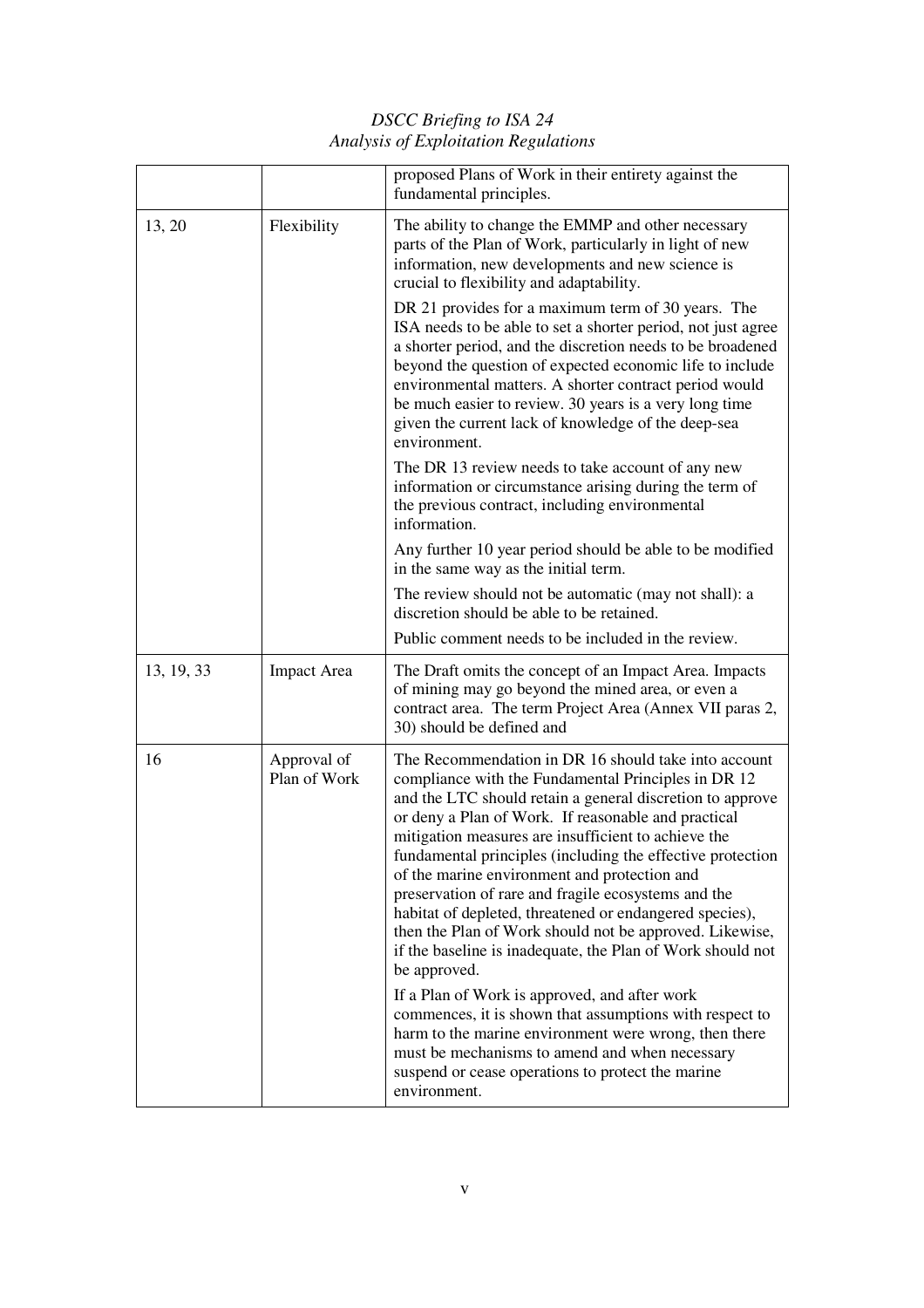| 16                                       | Reserved areas                              | While reserved areas are excluded from applications,<br>nowhere is provision made for application for reserved<br>areas.                                                                                                                                                                                                                                                                                                                                                                                                                                                                                                                                                                                                 |
|------------------------------------------|---------------------------------------------|--------------------------------------------------------------------------------------------------------------------------------------------------------------------------------------------------------------------------------------------------------------------------------------------------------------------------------------------------------------------------------------------------------------------------------------------------------------------------------------------------------------------------------------------------------------------------------------------------------------------------------------------------------------------------------------------------------------------------|
| 17; Section 3,<br>3.3 of contract,<br>34 | 'Reasonably<br>practicable'                 | DR 17 requires measures to be taken as far as reasonably<br>practicable, whereas the Convention standard is the best<br>practicable means (Article 194); compliance with<br>standards is only as far a is reasonably practicable in<br>Section 3, 3.3 of the contract.; and in DR 34, a Contractor<br>shall reduce the risk of Incidents as low as reasonably<br>practicable to the point where the cost of further risk<br>reduction would be grossly disproportionate to the<br>benefits of such reduction.<br>This does not include a factor weighing the<br>environmental factors: the cost may be grossly<br>disproportionate, but the environmental consequences<br>may also be enormous. This should be a factor. |
| 21                                       | Contract term,<br>renewal                   | Factors to determine the term should not be limited to the<br>economic life of the activities and there should be a<br>residual discretion over the term. The 1994 Agreement<br>provides for a term of exploration contracts of 15 years<br>(Annex, Section 1, Paragraph 9). This may be a guide for<br>the default term.<br>Any renewal application should take account of any new<br>information or circumstance arising during the term of<br>the previous contract, should be subject to a full public<br>review and should be measured against the Fundamental<br>Principles.                                                                                                                                       |
| 23                                       | Use of contract<br>as security;<br>transfer | The Authority should retain the discretion to refuse a<br>transfer. While sponsoring is a sovereign right, approving<br>an applicant is a right of the ISA. So it is a non sequitur to<br>suggest that since sponsoring is a sovereign right the<br>applicant can transfer the contract to a new entity without<br>any discretion by the Authority. The identity of both the<br>sponsoring State and of the contractor are very important<br>and the Authority must retain control.                                                                                                                                                                                                                                      |
| 28                                       | Insurance                                   | DR 28 provides for insurance, but lacks a review of<br>insurance policies and quantum.                                                                                                                                                                                                                                                                                                                                                                                                                                                                                                                                                                                                                                   |
| 40                                       | Report                                      | Annual reports should be made public and there should<br>be a review process.                                                                                                                                                                                                                                                                                                                                                                                                                                                                                                                                                                                                                                            |
| 50                                       | Performance<br>Assessment                   | The ISA should carry out the compliance assessment, not<br>the contractor.<br>Currently the only requirement is that the report is to be<br>made public. It should also require public comment.                                                                                                                                                                                                                                                                                                                                                                                                                                                                                                                          |
|                                          |                                             |                                                                                                                                                                                                                                                                                                                                                                                                                                                                                                                                                                                                                                                                                                                          |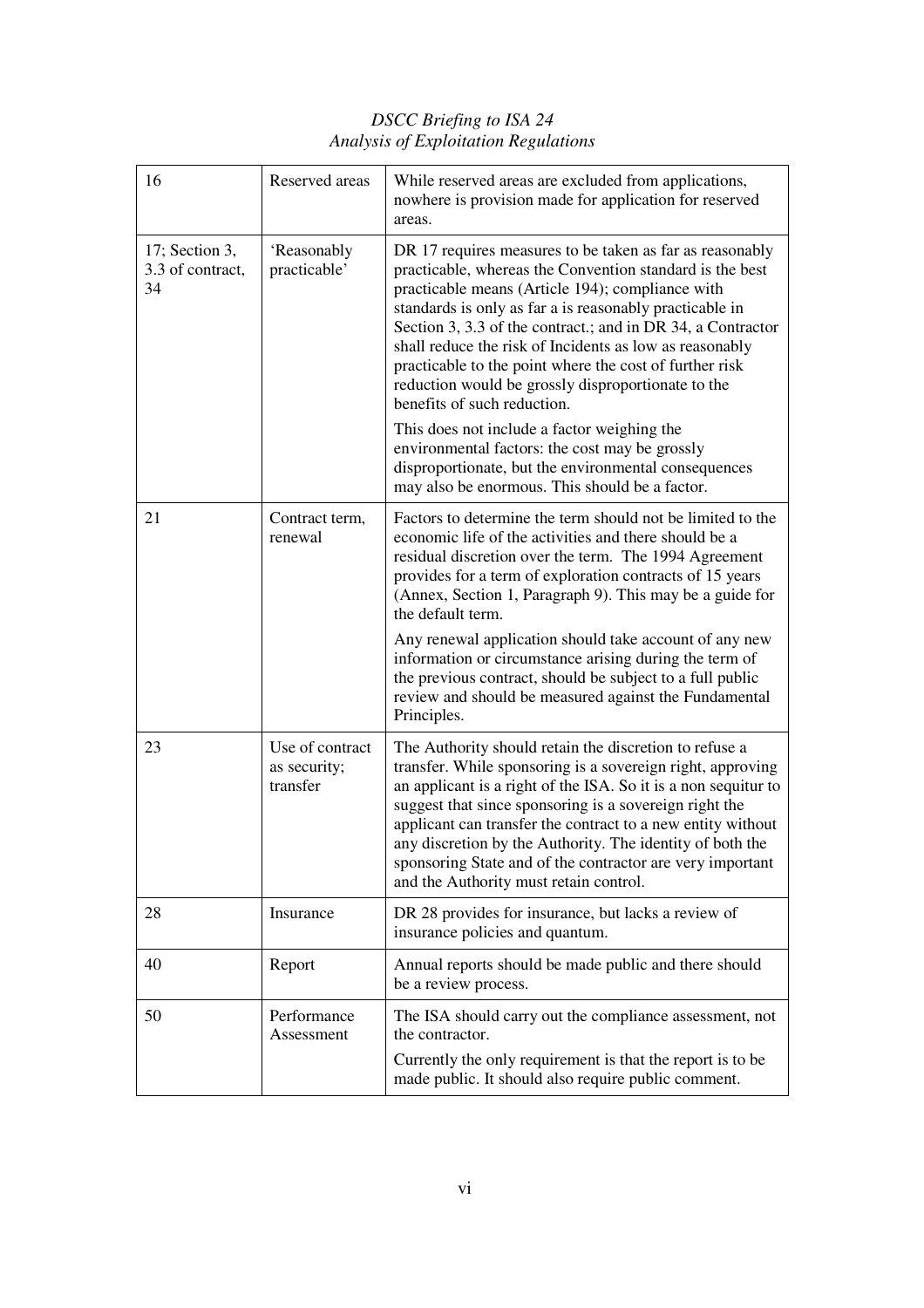*DSCC Briefing to ISA 24 Analysis of Exploitation Regulations* 

|     |                                                 | Also the 2 year frequency should be revised to at least<br>allow for yearly reviews: not subject to contractor<br>agreement.                                                                                                                                                                                                                                                                                                                                                                                                                                                                                                                                                                                                                                                                                             |
|-----|-------------------------------------------------|--------------------------------------------------------------------------------------------------------------------------------------------------------------------------------------------------------------------------------------------------------------------------------------------------------------------------------------------------------------------------------------------------------------------------------------------------------------------------------------------------------------------------------------------------------------------------------------------------------------------------------------------------------------------------------------------------------------------------------------------------------------------------------------------------------------------------|
| 52  | Environmental<br><b>Liability Trust</b><br>Fund | This fund is welcome. However, the Fund combines two<br>funds discussed to date: the Environmental Liability Trust<br>Fund and the Sustainability Fund.                                                                                                                                                                                                                                                                                                                                                                                                                                                                                                                                                                                                                                                                  |
|     |                                                 | The DSCC sees difficulties in combining the funds, as<br>they address different issues. The former addresses the<br>'gap' where funds cannot be recovered from a Contractor<br>$(52(a) - a$ contingent fund which needs to be funded to be<br>able to be called upon - whereas the latter addresses<br>ongoing needs $(52(b)-(e)$ . This would mean constantly<br>drawing down on the Liability fund. It would not be<br>appropriate to combine the two very different funds.                                                                                                                                                                                                                                                                                                                                            |
| 56  | Review                                          | The review in DR 56 should include independent<br>reviews, as were provided for in the earlier draft,<br>including independent scientific assessment. The review<br>should provide for publication of the review and<br>comments from stakeholders: making public the results of<br>the review does not suffice. The list of triggers in DR<br>$56(1)$ should also include new information relevant to the<br>marine environment. The review should be able to result<br>in changes being made: in the current draft, under DR<br>$56(3)$ , the only result is "Where as a result of a review the<br>Contractor wishes to make any changes to a Plan of<br>Work." This is grossly inadequate. The result needs to<br>result in the Secretary-General recommending changes to<br>the Plan of Work to the LTC and Council. |
| 87  | Confidential<br>Information                     | The process in DR 87.4 should allow objection by the<br>Secretary-General at any time. 30 days may be far too<br>short: an issue may arise weeks or months later.<br>Moreover, there should be a procedure for stakeholders to<br>object to the designation of information as confidential.<br>The academic exemption in DR $87.2(k)$ should be<br>deleted: environmental information should not be<br>withheld from the public or stakeholders for academic<br>reasons. There should be an accessible and simplified<br>dispute procedure; not recourse to courts and ITLOS<br>which is inappropriate to determine individual matters<br>relating to confidential information: an administrative<br>procedure is necessary.                                                                                             |
| 93  | Guidelines                                      | There must be an approval process for Guidelines,<br>including by Council.                                                                                                                                                                                                                                                                                                                                                                                                                                                                                                                                                                                                                                                                                                                                               |
| 104 | Dispute<br>Settlement                           | Part XII and DR 104 on dispute settlement are<br>inadequate. There should be accessible, cost effective<br>access to dispute settlement procedures.                                                                                                                                                                                                                                                                                                                                                                                                                                                                                                                                                                                                                                                                      |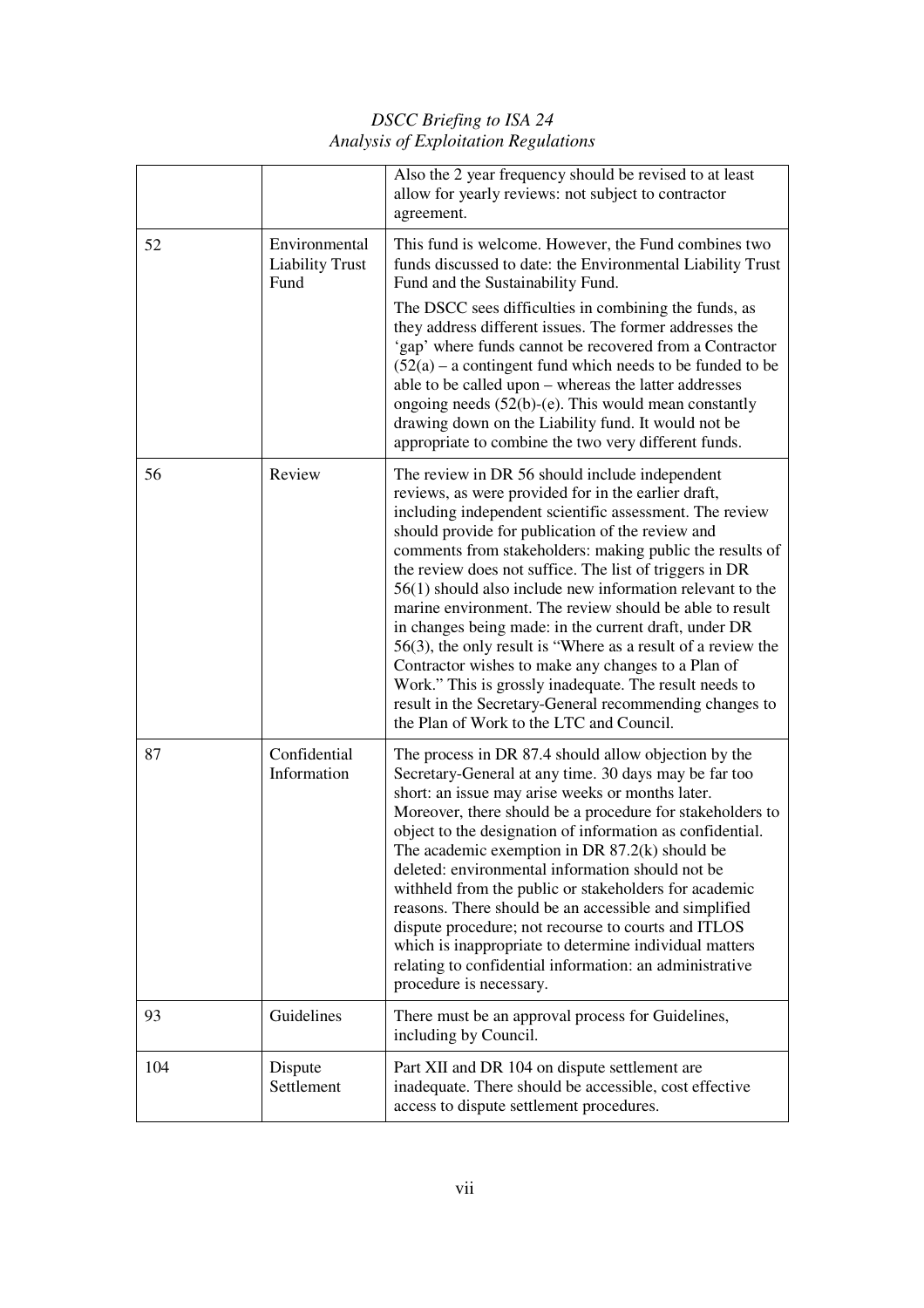*DSCC Briefing to ISA 24 Analysis of Exploitation Regulations* 

|                           |                         | An accessible and cost-effective administrative review<br>mechanism (as discussed in the previous Draft<br>Regulations) should be provided for. A process accessible<br>to stakeholders and the Authority, as well as Contractors,<br>to resolve disputes short of a formal dispute resolution<br>mechanism, would be a useful mechanism to improve<br>governance and compliance. Whether it is binding<br>depends on the process and its application. From the<br>point of view of efficiency, as a principle, decisions<br>should be binding, and if necessary reviewable, at last<br>resort, by the Seabed Disputes Chamber. But there may<br>be also be scope for Aarhus or Espoo-type non-binding<br>compliance mechanisms, whereby disputes and<br>compliance matters can be resolve by a compliance<br>committee in a non-binding way designed to enhance<br>compliance. There is also scope for expert panels to<br>determine factual issues.<br>All dispute resolution mechanisms must be transparent.<br>Arbitration is commonly closed and confidential, and this<br>would be entirely inappropriate in the area which is the<br>common heritage of mankind. While this is provided for<br>in Article 187, it is now clear that disputes over the<br>interpretation of a contract are a matter of public interest,<br>and that transparency requires that they be determined in<br>public, with access by stakeholders, none of which is<br>available with commercial arbitrations, which are<br>typically closed.<br>Section V dispute resolution should be used only as a last<br>resort. |
|---------------------------|-------------------------|--------------------------------------------------------------------------------------------------------------------------------------------------------------------------------------------------------------------------------------------------------------------------------------------------------------------------------------------------------------------------------------------------------------------------------------------------------------------------------------------------------------------------------------------------------------------------------------------------------------------------------------------------------------------------------------------------------------------------------------------------------------------------------------------------------------------------------------------------------------------------------------------------------------------------------------------------------------------------------------------------------------------------------------------------------------------------------------------------------------------------------------------------------------------------------------------------------------------------------------------------------------------------------------------------------------------------------------------------------------------------------------------------------------------------------------------------------------------------------------------------------------------------------------------------------------------------------------------------------|
| 105                       | Reg Review              | It must be clear that amendments to regulations apply to<br>existing contracts                                                                                                                                                                                                                                                                                                                                                                                                                                                                                                                                                                                                                                                                                                                                                                                                                                                                                                                                                                                                                                                                                                                                                                                                                                                                                                                                                                                                                                                                                                                         |
| Schedule 1<br>Definitions | Environmental<br>Effect | The definition of "Environmental Effect" includes an<br>inappropriate restriction on cumulative impacts to<br>"cumulative effect arising over time or in combination<br>with other mining impacts." Cumulative impacts must<br>include impacts from other anthropogenic activities as<br>well as effects such as ocean acidification.<br>"Mining" should be deleted. So it should read:<br>"Environmental Effect" means any consequence in the<br>Marine Environment arising from the conduct of<br>Exploitation activities, being positive, negative, direct,<br>indirect, temporary or permanent, or cumulative effect<br>arising over time or in combination with other effects or<br>impacts. (DEJC)                                                                                                                                                                                                                                                                                                                                                                                                                                                                                                                                                                                                                                                                                                                                                                                                                                                                                               |
|                           | Exploitation            | The definition of "exploit" and "exploitation" is too<br>broad and encompasses activities past the Area, which is<br>outside the scope of Article 134(2). It includes<br>processing, without restriction, so could include offshore                                                                                                                                                                                                                                                                                                                                                                                                                                                                                                                                                                                                                                                                                                                                                                                                                                                                                                                                                                                                                                                                                                                                                                                                                                                                                                                                                                    |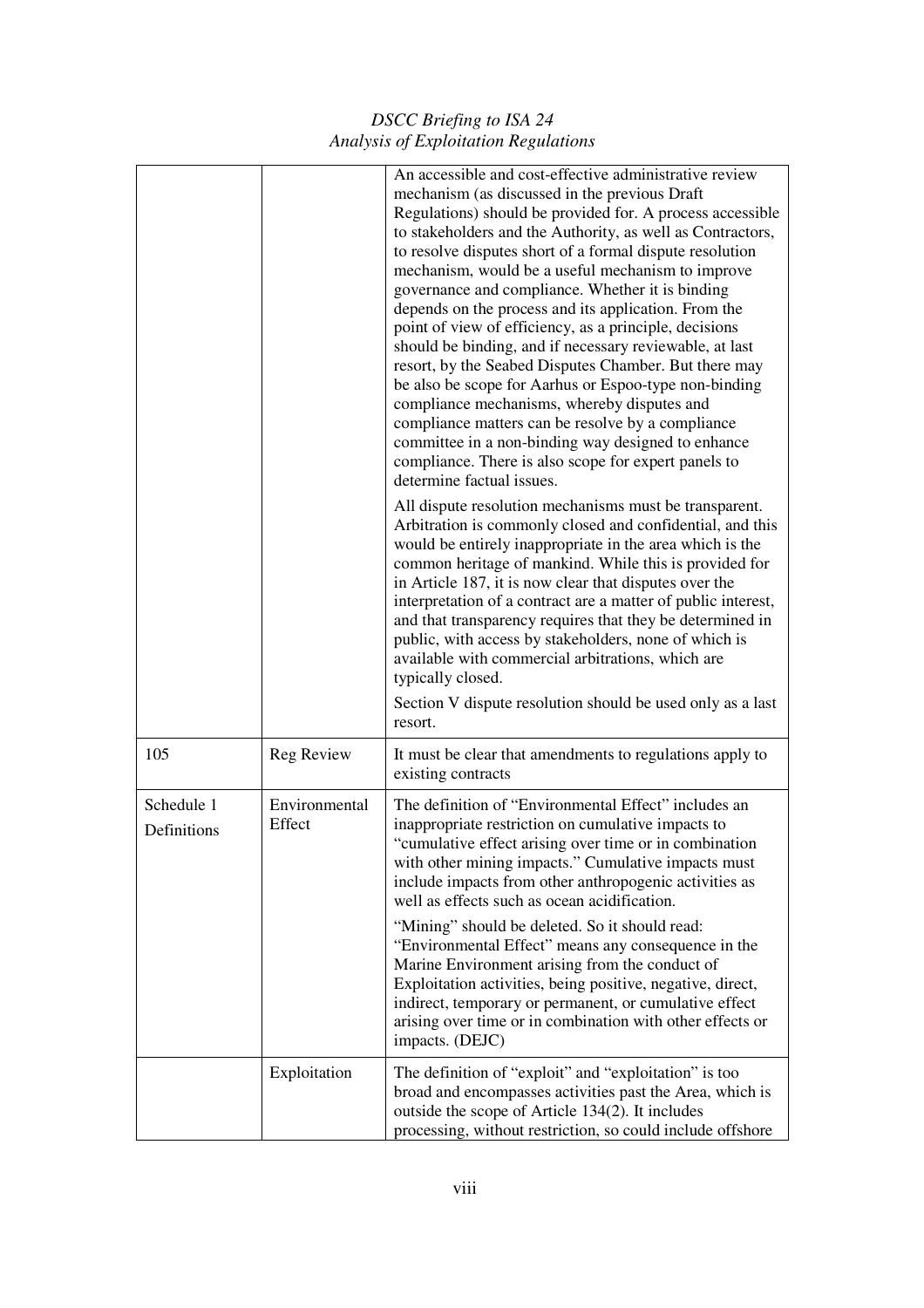|              |                              | processing. It also includes marketing of minerals, which<br>is outside the scope of UNCLOS and the regulations.<br>"Transportation systems" also should be clarified to be<br>restricted to the Area.                                                                                                                                                                                                                                                                                                            |
|--------------|------------------------------|-------------------------------------------------------------------------------------------------------------------------------------------------------------------------------------------------------------------------------------------------------------------------------------------------------------------------------------------------------------------------------------------------------------------------------------------------------------------------------------------------------------------|
|              | 'Good' industry<br>practice  | "Good industry practice" should be "Best Industry"<br>Practice". The criterion "degree of skill, diligence,<br>prudence and foresight which would reasonably and<br>ordinarily be expected to be applied by a skilled and<br>experienced person engaged in the marine mining<br>industry" is too weak and would only catch the worst<br>practice, and is inconsistent with 'Best Environmental<br>Practice".                                                                                                      |
|              |                              | Instead, the definition should require (adapting the<br>OSPAR definition of Best Available Technique) the<br>"employment of the latest widely accepted stage of<br>development (state of the art) of processes, of facilities or<br>of methods of operation, consistent with the Fundamental<br>Principles, including using skill, diligence, prudence and<br>foresight which is and would reasonably be expected to<br>be applied by a skilled and experienced person engaged<br>in the marine mining industry." |
| Appendix VII | EMMPs, EIAs<br>and Standards | EMMPs should be prepared in accordance with the<br>Guidelines, Good Industry Practice and Best Available<br>Techniques; and Standards, and Environmental Impact<br>Assessments, Statements and Closure Plans should be<br>prepared in accordance with applicable Standards.                                                                                                                                                                                                                                       |

<sup>1</sup> UNCLOS article 145, 192, 194.5. -

<sup>&</sup>lt;sup>2</sup> Convention on Access to Information, Public Participation in Decision-Making and Access to Justice in Environmental Matters. Aarhus, Denmark, 25 June 1998. At https://www.unece.org/env/pp/treatytext.html. <sup>3</sup> See Kravchenko, S (2007). "The Aarhus convention and innovations in compliance with multilateral environmental law and Policy". Colorado Journal of International Environmental Law and Policy. 18 (1): 1–50, and Dellinger, M (2011). "Ten Years of the Aarhus Convention: How Procedural Democracy Is Paving the Way for Substantive Change in National and International Environmental Law". Colorado Journal of International Environmental Law and Policy. 23(2) 309-366.

<sup>&</sup>lt;sup>4</sup> "The Authority shall enable public participation in environmental decision-making procedures in accordance with the Convention on Access to Information, Public Participation in Decision-Making and Access to Justice in Environmental Matters, 1998, and its own rules and procedures." Environmental Management Plan for the Clarion-Clipperton Zone. ISBA /17/LTC/7. C.13 (f). At https://www.isa.org.jm/environmental-management-plan-clarion-clipperton-zone.

<sup>&</sup>lt;sup>5</sup> Access to information is provided for in articles 4, 5 of the Aarhus Convention; Public participation in articles 6,7,8 and access to justice in Aarhus Convention articles 9. See generally guidance provided in the Aarhus Convention Implementation Guide (2nd edition 2014 ) .E.13.II.E.3. At https://www.unece.org/env/pp/implementation\_guide.html

<sup>6</sup> Almaty Guidelines para. 29. Participation in the meetings of international forums such as the Authority, including their subsidiary bodies, should be allowed at all relevant stages of the decision-making process,